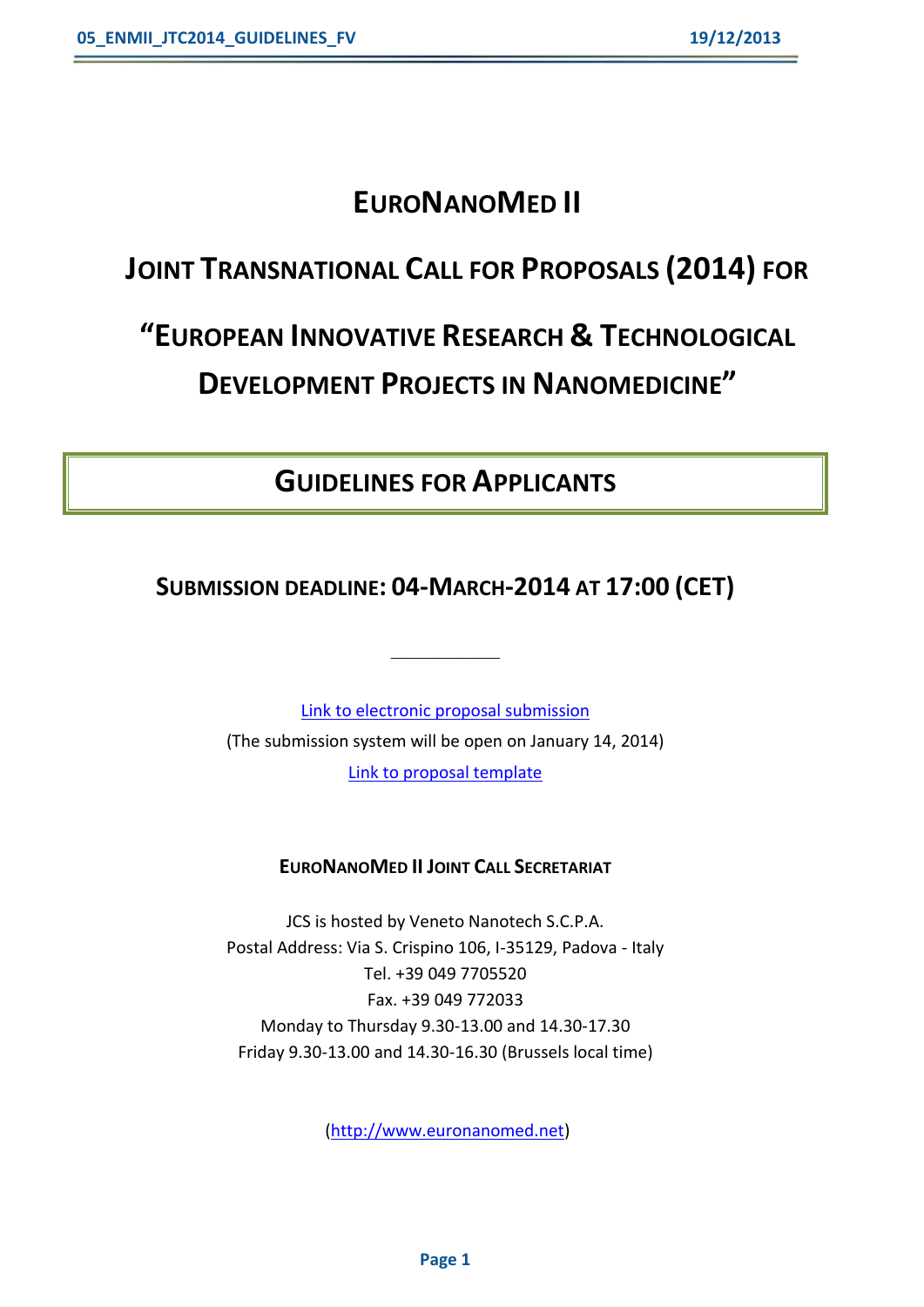#### **BACKGROUND**

Under the umbrella of EuroNanoMed II (ERA-NET for research programmes on Nanomedicine), 14 funding organisations have agreed to launch the 5<sup>th</sup> Joint Transnational Call (JTC) for collaborative research projects in Nanomedicine. The EuroNanoMed II funding organisations particularly wish to promote innovative interdisciplinary collaboration and to encourage translational research proposals.

#### **REGISTRATION**

Research project consortia who intend to submit a transnational proposal should register at [https://www.pt-it.de/ptoutline/application/euronanomed2014,](https://www.pt-it.de/ptoutline/application/euronanomed2014) clicking the "to register" button and following the directions. The system will be opened by January 14, 2014. To register, please complete the different sections as soon as possible.

#### **PROPOSAL SUBMISSION**

Please read carefully the Call Text and the relevant central and national/regional eligibility and budgetary criteria (see Annexes) before starting your proposal in order to check if you fulfil the call's formal requirements.

Electronic proposal submission is mandatory. Please use the proposal template provided on the EuroNanoMed II website [\(www.euronanomed.net\)](file://Si0036v/Recherche/_Direction%20Internationale/Programmes/EuroNanoMed/3.%20Appels/JTC%202014/AppData/Local/Microsoft/Windows/Temporary%20Internet%20Files/Content.Outlook/JLN99GMK/www.euronanomed.net). Please complete all fields and respect the format of each section. The proposal should be uploaded to the online submission website in a digitally signed PDF-Format file (**a scanned version of the original signature page**) **before March 04, 2014 at 17:00 (CET Brussels local time)**. After this time, the server will not accept proposals. Please take into account that the online data entry may be overloaded by the day of the deadline. It is therefore recommended to complete the registration and upload the proposal in proper time.

**In case of inconsistencies between the information registered in the submission tool and the information included in the PDF of this application form, the information registered in the submission tool shall prevail.**

For applicants from some countries/regions it might be also necessary to submit the proposal and/or other information directly to the relevant national/regional funding organizations. Therefore, **applicants are strongly advised to check their respective country/region funding organization eligibility and other specific information (see tables below)**. For more details, applicants may also get in touch with the respective funding organizations Contact Persons (see below). For central and additional information you can contact EuroNanoMed II Joint Call Secretariat (JCS):

Tel. +39 049 7705520 Fax. +39 049 772033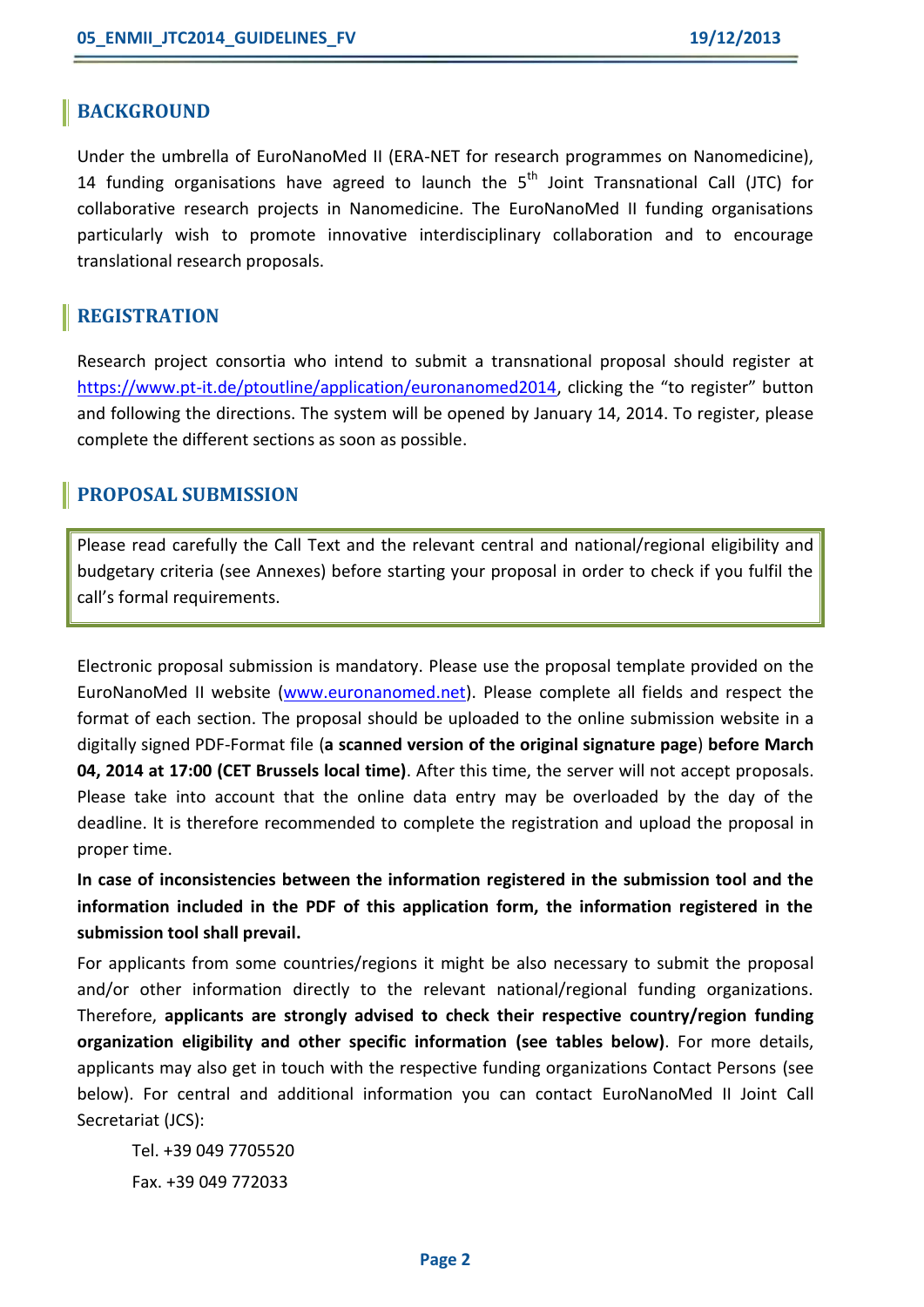Monday to Thursday 9.30-13.00 and 14.30-17.30 Friday 9.30-13.00 and 14.30-16.30 (Brussels local time) Email: [calloffice@euronanomed.net](mailto:calloffice@euronanomed.net)

#### **PROPOSAL STRUCTURE**

One joint proposal document (in English) shall be prepared by the partners of a joint transnational proposal, which must be uploaded to the online submission website [\(https://www.pt-it.de/ptoutline/application/euronanomed2](https://www.pt-it.de/ptoutline/application/euronanomed)014) by the transnational project coordinator. The system will be opened by January 14, 2014.

Only the proposal template provided on the EuroNanoMed II website [\(www.euronanomed.net\)](http://www.euronanomed.net/) will be accepted. Please keep in mind that the template has a fixed maximum size. Thus, the proposal document cannot be longer than the number of pages indicated below (DIN-A4, Calibri 11, single-spaced). **Proposals exceeding these limitations will be rejected**.

Proposals must include the following information:

- **Project title**
- **Acronym (maximum 15 characters)**
- **Duration of project (months)**
- **Total project cost and budget to be publically funded by the EuroNanoMed II funding organizations**
- **Clinical/public health application (yes or no)**
- **Industrial/SME application (yes or no)**
- **Diagnostics (yes or no)**
- **Targeted drug delivery (yes or no)**
- **Regenerative medicine (yes or no)**
- **Keywords (5 to 7)**
- **Scientific abstract (max. ½ page)**
- **Family names, first names and full affiliations (by this order) of the project coordinator**
- **Family names, first names and full affiliations (by this order) of each partner principal investigators (one per project partner) and other team members participating in the project**
- **Background and present state of the art in the research field and preliminary results (max. 2 pages)**
- **Previously EuroNanoMed I funding (yes or no)**
- **work plan including references (aims, methodology, involvement of participants, time plan, work packages, project coordination and management, innovation, added value of the proposed solutions compared to the existing ones; max. 8 pages)**
- **Financial summary for each project consortium partner provided on the respective table available within the electronic application data sheet**
- **Justifications of requested and total project cost (e.g. own contribution + other sources + requested). When applicable specifying co-funding from other sources necessary for the project (max. 1 page)**
- **Added value of the proposed international collaboration (Please explain the European dimension of the research and the proposed solutions, the necessity for a transnational approach; max. 1 page)**
- **Potential impact and exploitation of expected project results (max. 1 page)**
- **Handling of intellectual property rights (e.g. any barriers to sharing materials or results), both within and outside the research consortium (max. ½ page)**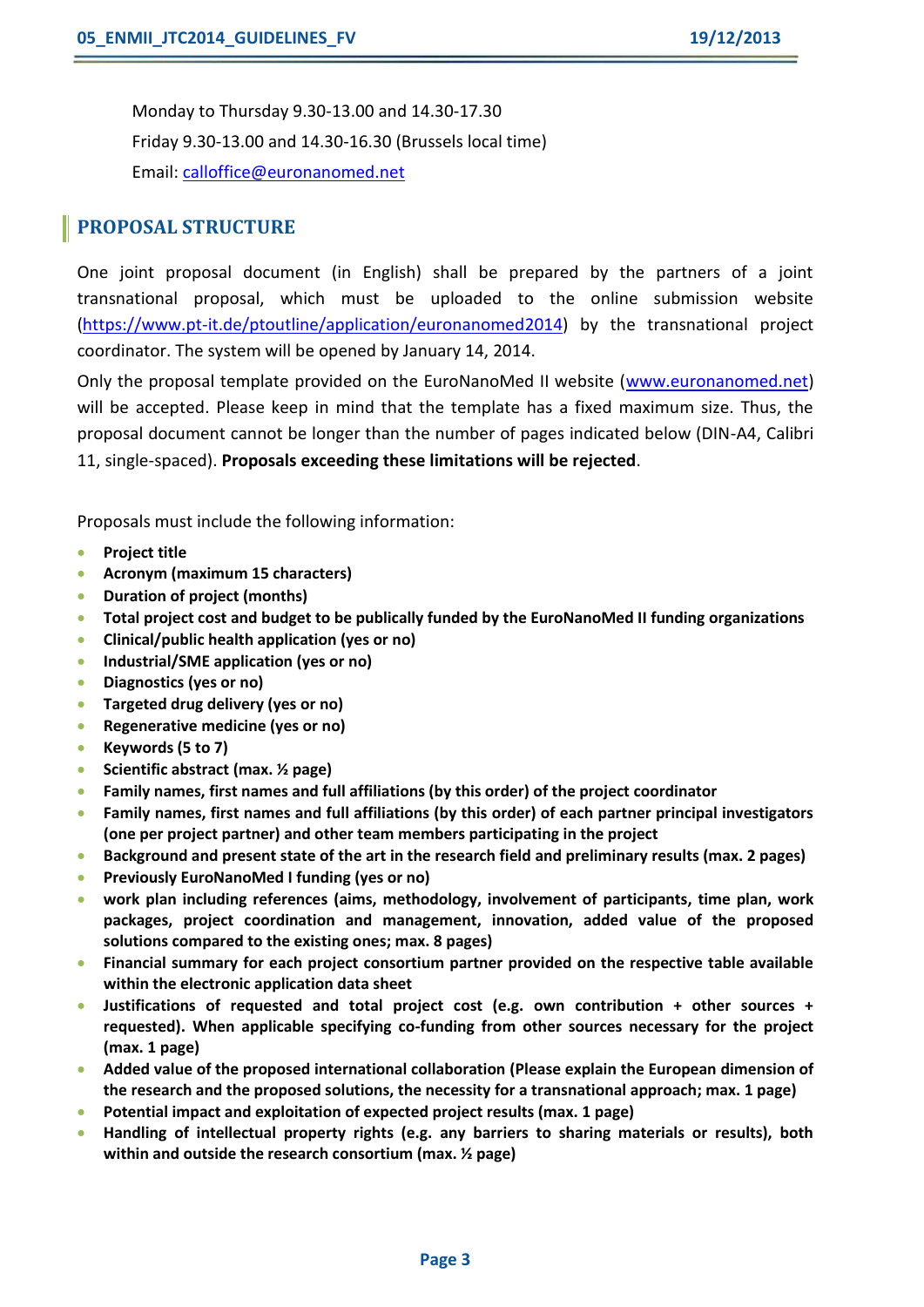- **Description of on-going projects, pending patents and patents when applicable of each participating project partner related to the present topic indicating funding sources and possible overlaps with proposal (max. 1 page per group)**
- **Ethical issues of the project proposal. When applicable, ethical and legal issues (e.g. informed consent, ethical permits, data protection, use of animals) according to national regulations (max. ½ page)**
- **Brief CVs for each participating project partner Principal Investigator with a list of up to five relevant publications within the last five years demonstrating the competence to carry out the project (max. 1 page each)**
- **When requested by national/regional EuroNanoMed II funding bodies, additional information must be provided**
- **Research groups not eligible to be funded (e.g. from non-funding countries or not fundable according to national/regional regulations of the participating funding countries) may participate in transnational projects if they are able to secure their own funding. Such partners should state in advance the source of funding for their part in the project and a signed statement has to be enclosed to the project declaring in advance they will run the project with their own resources**
- **Signature of project consortium coordinator (signed PDF) on behalf of the project partners**

Please note that after submission of the proposal once the joint transnational call has been closed it is not possible to amend the proposal or to add further documents.

#### **PLEASE NOTE**

#### **It is mandatory to meet the deadline and observe the format of the proposal structure.**

The Joint Call Secretariat will check the proposals submitted to ensure that they meet the call's formal criteria (e.g. date of submission; number of participating member states, category of project partners (academic, clinical/public health and industrial/SMEs), inclusion of all necessary information in English and appropriate limits on length). In parallel, the Joint Call Secretariat will forward the proposals to the relevant EuroNanoMed II national/regional funding organisations that will perform a formal check of compliance with their respective eligibility criteria. **Proposals not meeting the formal central and /or national/regional eligibility criteria will be rejected**. Proposals passing both checks will be forwarded to independent international scientific experts for evaluation.

Potential project consortium coordinators are recommended to read the EuroNanoMed II funding organizations' eligibility criteria when they are looking for potential project consortium partners.

Project partners are strongly advised to read the specific eligibility criteria of the relevant EuroNanoMed II funding organizations and other requirements and to contact their respective Contact Persons prior to submitting the application (see "Contact Point List" and "**Information for Applicants**" below or visit [www.euronanomed.net\)](file://Si0036v/Recherche/_Direction%20Internationale/Programmes/EuroNanoMed/3.%20Appels/JTC%202014/AppData/Local/Microsoft/Windows/Temporary%20Internet%20Files/Content.Outlook/JLN99GMK/www.euronanomed.net).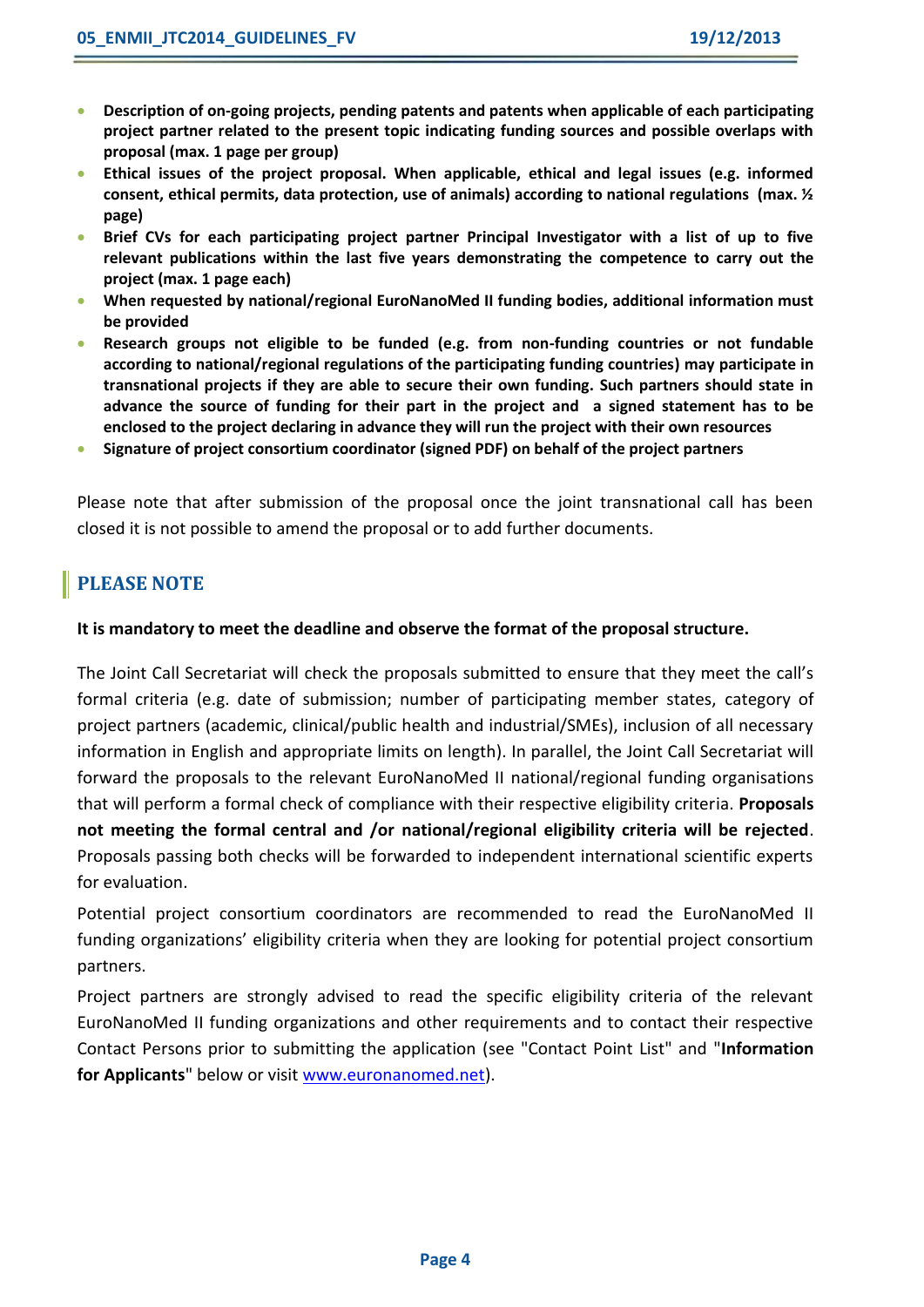ŕ

### **CONTACT POINT LIST**

| <b>Participant organisation name</b>                                                                              | Country/region                      | <b>Contact details</b>                                                                                   |
|-------------------------------------------------------------------------------------------------------------------|-------------------------------------|----------------------------------------------------------------------------------------------------------|
| Agentschap voor Innovatie door Wetenschap en<br><b>Technologie (IWT)</b>                                          | <b>BELGIUM</b> /<br><b>FLANDERS</b> | dv@iwt.be<br>Dirk Veelaert: (+32) 2 432 42 19                                                            |
| Fonds Wetenschappelijk Onderzoek (FWO)                                                                            | <b>BELGIUM</b> /<br><b>FLANDERS</b> | eranet@fwo.be<br>dr. Olivier Boehme (+32) 2 550 545<br>Geertrui Poelaert (+32) 2 550 555                 |
| Service public de Wallonie (SPW-DGO6)                                                                             | <b>BELGIUM/</b><br><b>WALLONIA</b>  | nicolas.delsaux@spw.wallonie.be Nicolas<br>Delsaux (+32) 81 33 45 20                                     |
| Agence Nationale de la Recherche (ANR)                                                                            | <b>FRANCE</b>                       | ENMIICoord@agencerecherche.fr<br>Heidi Ligeret (+33) 1 78 09 80 44<br>Natalia Martin (+33) 1 73 54 81 33 |
| Chief Scientist Office, Ministry Of Health (CSO-MOH)                                                              | <b>ISRAEL</b>                       | Benny.Leshem@moh.health.gov.il<br>Benny Leshem (+972) (0) 2 5082161                                      |
| <b>Ministero Della Salute (IMH)</b>                                                                               | <b>ITALY</b>                        | g.guglielmi@sanita.it<br>Dr. Gaetano Guglielmi                                                           |
| Latvijas Zinatnu Akademija (LAS)                                                                                  | <b>LATVIA</b>                       | dekhtyar@latnet.lv<br>Yuri Dekhtyar (+371) 670 89 383                                                    |
| Lietuvos mokslo taryba (RCL)                                                                                      | LITHUANIA                           | jurgita.stonyte@lmt.lt<br>Jurgita Stonytė (+370) 5 261 8530                                              |
| <b>Norges Forskningsrad (RCN)</b>                                                                                 | <b>NORWAY</b>                       | cam@forskningsradet.no<br>Cecilie Anita Mathiesen                                                        |
| Narodowe Centrum Badan i Rozwoju (NCBR)                                                                           | <b>POLAND</b>                       | dagmara.opoczynska-swiezewska@ncbr.gov.pl<br>Dagmara Opoczyńska-Świeżewska<br>(+48) 22 39 07 177         |
| Fundação para a Ciência e a Tecnologia (FCT)                                                                      | <b>PORTUGAL</b>                     | carlos.pereira@fct.pt<br>Carlos Almeida Pereira (+351) 213924 397                                        |
| Unitatea Executiva pentru Finantarea Invatamantului<br>Superior, a Cercetarii, Dezvoltarii si Inovarii (UEFISCDI) | <b>ROMANIA</b>                      | mihaela.manole@uefiscdi.ro<br>Mihaela Manole (+40) 21 3023863                                            |
| Instituto De Salud Carlos III (ISCIII)                                                                            | <b>SPAIN</b>                        | era@isciii.es<br>Ignacio Baanante (+34) 9182 22576                                                       |
| Vetenskapsradet - Swedish Research Council (SRC)                                                                  | <b>SWEDEN</b>                       | Johan.Nilsson@vr.se<br>Johan Nilsson (+46) 8 546 44 202                                                  |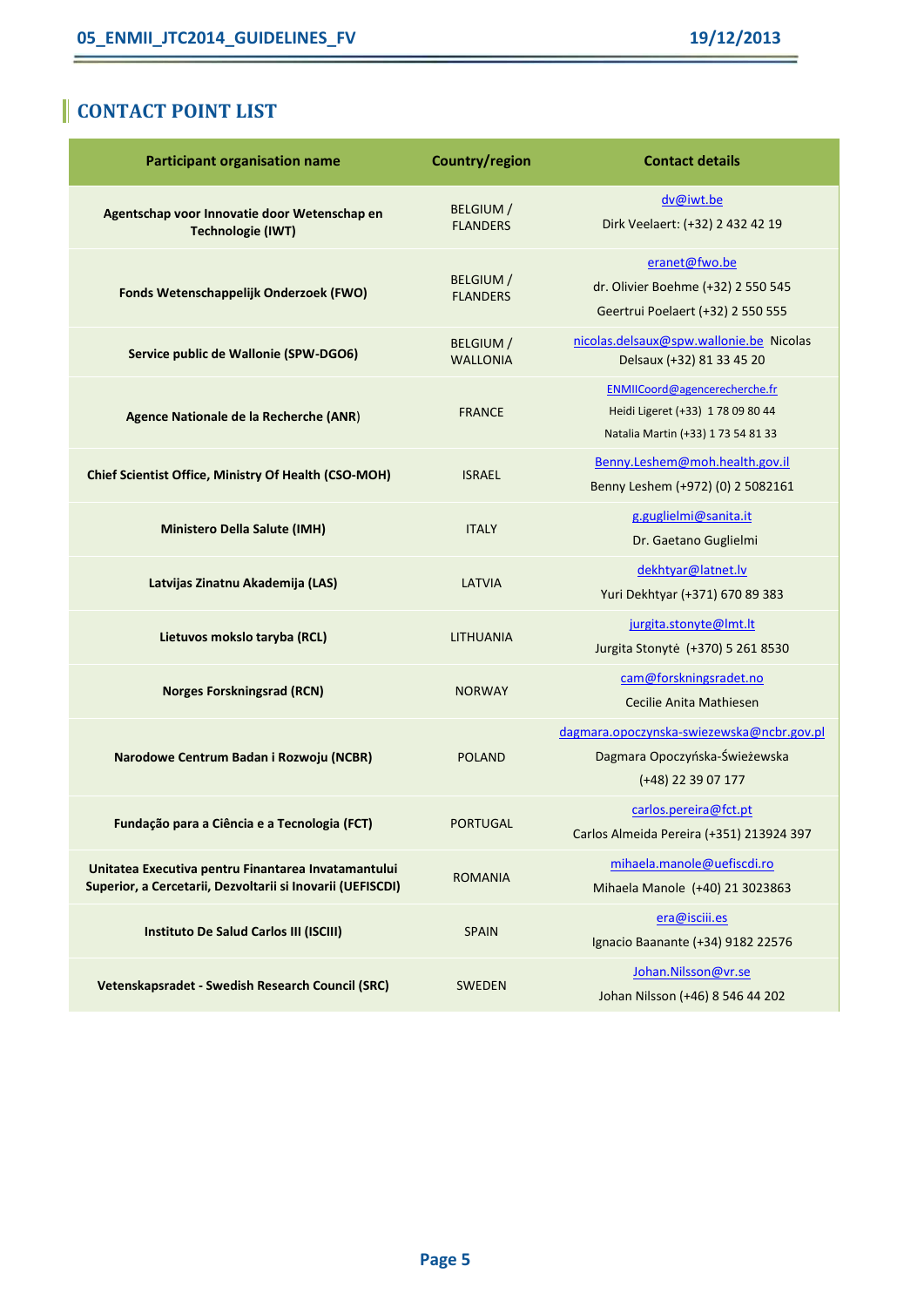### **BELGIUM, Flanders**

| <b>Funding Organisation</b>   | <b>IWT</b>                                                                                                                     |
|-------------------------------|--------------------------------------------------------------------------------------------------------------------------------|
|                               | www.iwt.be                                                                                                                     |
| <b>Initial funding</b>        | Amount of funding is 1.000.000 €                                                                                               |
| pre-commitment                |                                                                                                                                |
| <b>National Contact Point</b> | Dirk Veelaert (dv@iwt.be)                                                                                                      |
| for the $4TH$ call of         | Geert Carchon (gca@iwt.be)                                                                                                     |
| <b>EuroNanoMed</b>            | IWT, Koning Albert II-laan 35b 16, 1030 Brussels                                                                               |
|                               | Tel: +32 2 432 42 00                                                                                                           |
| <b>Eligible institutions</b>  | All companies with operational activities in Flanders can be funded.                                                           |
|                               |                                                                                                                                |
| <b>Additional eligibility</b> | - It is mandatory that the Flemish companies apply at IWT at latest 14 days before the closing of the call, by means           |
| criteria                      | of the abstract of the project, innovation goal and valorization perspective of the Flemish partner.                           |
|                               | -The minimal grant for the Flemish partners is 50,000.00 EUR. The maximum grant is 250.000,00 EUR. The budget                  |
|                               | for the Flemish partners should follow the IWT cost model.                                                                     |
|                               | -The company must have a stable financial situation.                                                                           |
|                               | -The project must be compatible with the regional program. Any kind of research supporting military purposes is<br>not funded. |
|                               | -The project must add benefit to the regional economy. Companies should describe the added value for Flanders                  |
|                               | ("Toegevoegde waarde in Vlaanderen" - max 5 pages). This document should be part of the hard copy sent to IWT.                 |
|                               | Companies which do not create enough added value for Flanders will not be considered eligible.                                 |
|                               | -Declaration (sent to IWT) that                                                                                                |
|                               | o The Euronanomed-procedures and rules will prevail on IWT-procedures and rules.                                               |
|                               | o IWT can perform all due diligence to evaluate the international project.                                                     |
|                               | o There are no government claims on the company and there is no double financing.                                              |
|                               | o That the given financial information is correct.                                                                             |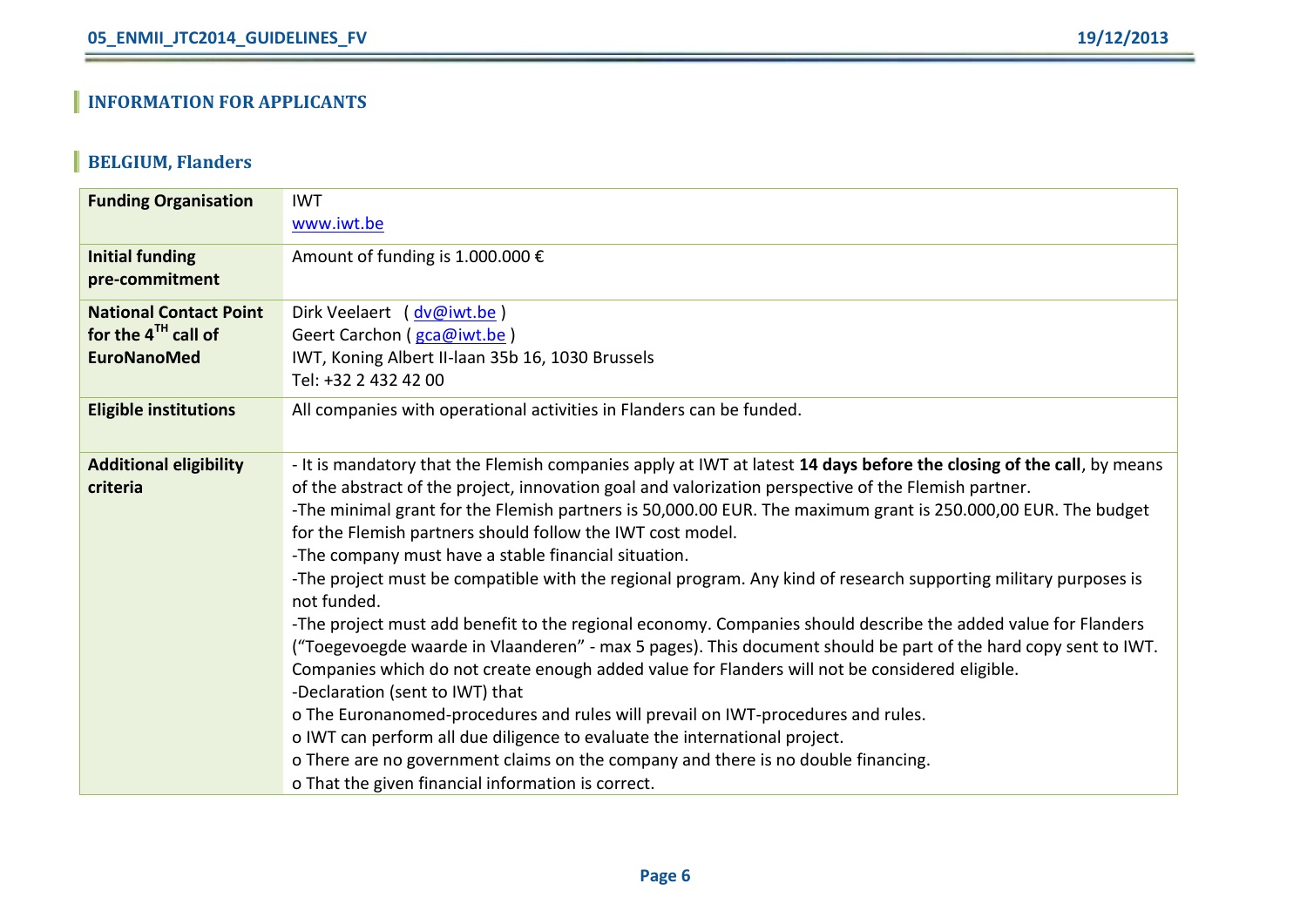|                       | o Electronic version of the application sent to ERA-IB is identical to the hard copy of the application sent to IWT.                                                                                                                                                                                                                             |
|-----------------------|--------------------------------------------------------------------------------------------------------------------------------------------------------------------------------------------------------------------------------------------------------------------------------------------------------------------------------------------------|
|                       | DECLARATION FORM (in Dutch) :                                                                                                                                                                                                                                                                                                                    |
|                       | Voeg aan uw aanvraag onderstaande tekst toe en onderteken deze. De ondertekening moet voor uw bedrijf                                                                                                                                                                                                                                            |
|                       | gebeuren door een persoon die de betrokken rechtspersoon rechtsgeldig kan verbinden.                                                                                                                                                                                                                                                             |
|                       | Ik verklaar in naam van het bedrijf akkoord te gaan met de Euronanomed procedure met inbegrip van de National                                                                                                                                                                                                                                    |
|                       | requirements voor België Vlaanderen en dat deze procedure voorrang heeft op de IWT-procedure.                                                                                                                                                                                                                                                    |
|                       | Hierbij geef ik IWT-Vlaanderen de toestemming alle nodige enquêtes te laten uitvoeren naar aanleiding van de                                                                                                                                                                                                                                     |
|                       | aanvraag bij IWT-Vlaanderen tot financiële steun voor het Euronanomad project : <titel project="">.</titel>                                                                                                                                                                                                                                      |
|                       | In hoofde van het aanvragend bedrijf verklaar ik dat het bedrijf op datum van deze aanvraag geen vervallen                                                                                                                                                                                                                                       |
|                       | schulden bezit met betrekking tot belastingen en/of RSZ alsook in orde is met betrekking tot de nodige                                                                                                                                                                                                                                           |
|                       | (milieu)vergunningen. Ik verklaar tevens voor dit projectvoorstel geen andere overheidssteun aangevraagd of<br>ontvangen te hebben.                                                                                                                                                                                                              |
|                       | Tevens verklaar ik dat alle relevante informatie m.b.t. deelnemingen en stemrechten van mijn bedrijf en zijn<br>aandeelhouders volledig en correct is.                                                                                                                                                                                           |
|                       | Ik verklaar dat het aanvragend bedrijf op datum van deze aanvraag in orde is met betrekking tot de nodige<br>vergunningen en dat indien voor het project specifieke authorisaties of verzekeringen vereist zijn, deze tijdig zullen<br>aangevraagd worden en dat de activiteiten die dergelijke authorisaties/verzekeringen vereisen niet zullen |
|                       | uitgevoerd worden zonder dat deze authorisaties/verzekeringen bekomen werden.                                                                                                                                                                                                                                                                    |
|                       | Datum:                                                                                                                                                                                                                                                                                                                                           |
|                       | handtekeningen voorafgegaan door "gelezen en goedgekeurd"                                                                                                                                                                                                                                                                                        |
|                       | Voor het aanvragend bedrijf                                                                                                                                                                                                                                                                                                                      |
|                       |                                                                                                                                                                                                                                                                                                                                                  |
| <b>Eligible costs</b> | http://www.iwt.be/subsidies/oeno-bedrijfsproject                                                                                                                                                                                                                                                                                                 |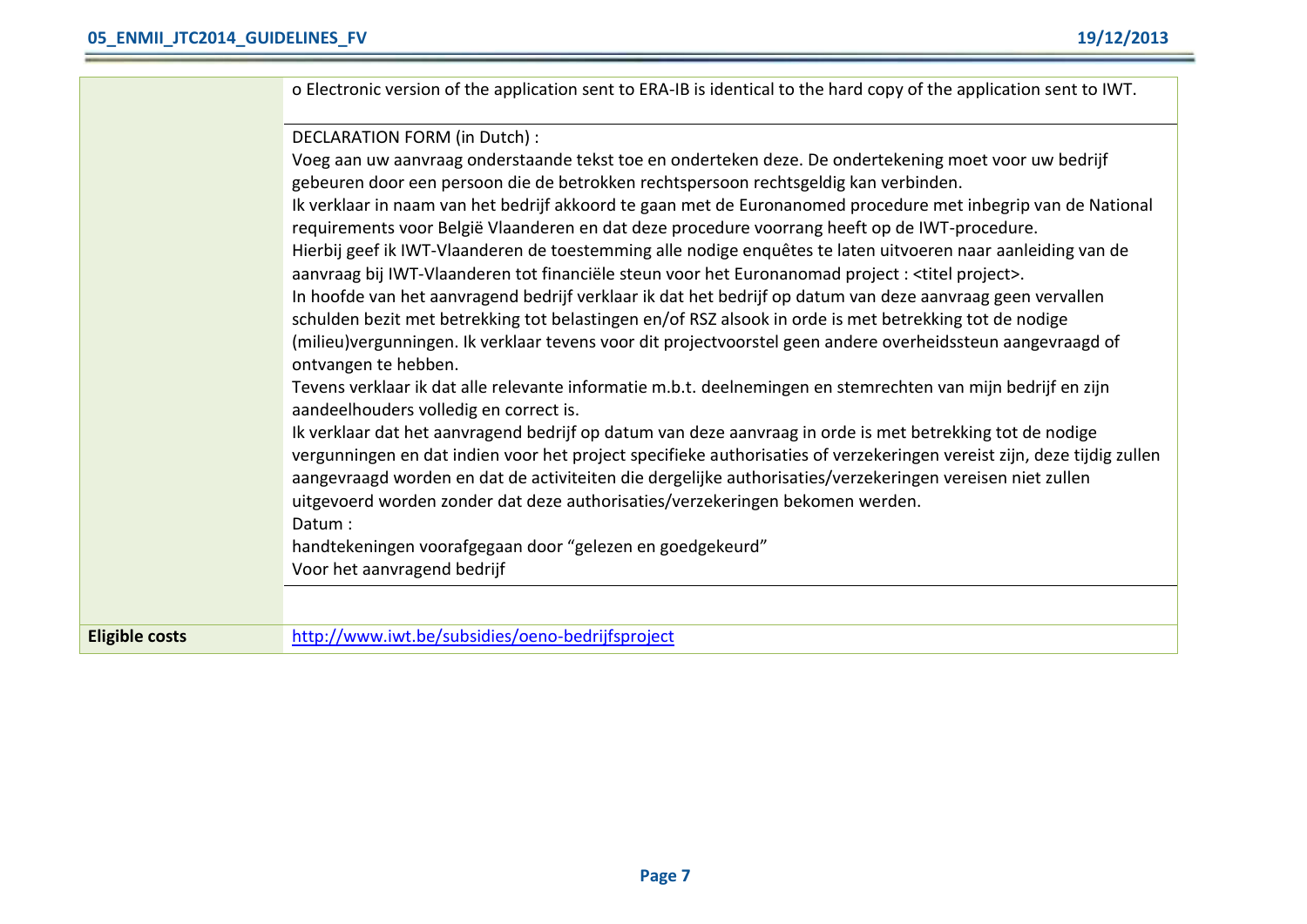### **BELGIUM, Flanders**

| <b>Funding Organisation</b>   | <b>FWO</b>                                                                                                              |
|-------------------------------|-------------------------------------------------------------------------------------------------------------------------|
|                               |                                                                                                                         |
| <b>Initial funding</b>        | 200.000 EUR                                                                                                             |
| pre-commitment                |                                                                                                                         |
| <b>National Contact Point</b> | eranet@fwo.be                                                                                                           |
| for the 5th call of           |                                                                                                                         |
| <b>EuroNanoMed</b>            | dr. Olivier Boehme                                                                                                      |
|                               | $(+32)$ 2 550 545                                                                                                       |
|                               | Geertrui Poelaert                                                                                                       |
|                               | $(+32)$ 2 550 555                                                                                                       |
|                               |                                                                                                                         |
| <b>Eligible institutions</b>  | See under 'Additional eligibility criteria'.                                                                            |
|                               |                                                                                                                         |
| <b>Additional eligibility</b> | Art. 9 of the FWO-regulation on the regular research projects is applicable. In this article is stated who can apply as |
| criteria                      | a (co-)promoter for a research project                                                                                  |
|                               | Promoter:                                                                                                               |
|                               | - a professor with an appointment of more than 10% at a Flemish university;                                             |
|                               | - a professor with an appointment of 10% at a Flemish university and a main task as researcher;                         |
|                               | - a professor with an appointment of 5% at a Flemish university and with an appointment as (assistant) clinical         |
|                               | head or an equal function in a university hospital;                                                                     |
|                               | - a research director of FWO;                                                                                           |
|                               | - a Flemish beneficiary of an ERC Starting Grant, an ERC Advanced Grant or an allowance in the FWO-funding              |
|                               | programme Odysseus II.                                                                                                  |
|                               | Co-promoter:                                                                                                            |
|                               | All co-promoters have to be researchers at least postdoctoral level in at least one of the following types of           |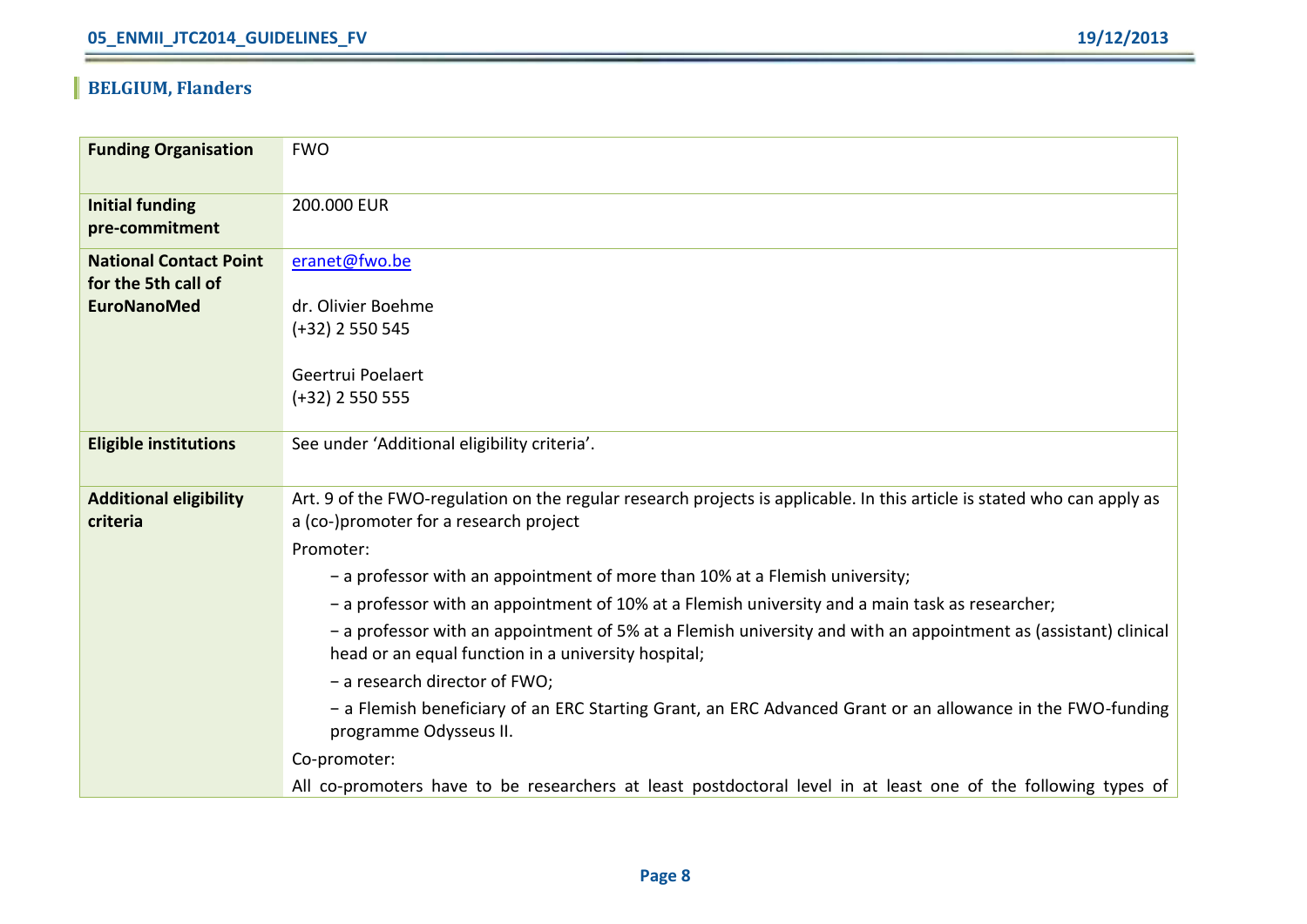|                       | organisations:                                                                                                                                                                                                                                                                                                                                                                                                                             |
|-----------------------|--------------------------------------------------------------------------------------------------------------------------------------------------------------------------------------------------------------------------------------------------------------------------------------------------------------------------------------------------------------------------------------------------------------------------------------------|
|                       | - a Flemish university;                                                                                                                                                                                                                                                                                                                                                                                                                    |
|                       | - a Flemish research institution;                                                                                                                                                                                                                                                                                                                                                                                                          |
|                       | - a Flemish university hospital;                                                                                                                                                                                                                                                                                                                                                                                                           |
|                       | - the Transnational university Limburg;                                                                                                                                                                                                                                                                                                                                                                                                    |
|                       | - a federal scientific institution, if the co-promoter belongs to the Dutch language register.                                                                                                                                                                                                                                                                                                                                             |
|                       | Researchers from outside Flanders can be involved as co-promoter without being entitled to receive funding from<br>the FWO and insofar this cooperation is relevant for the project.                                                                                                                                                                                                                                                       |
|                       | If more than one universities are involved in the project, at least one promoter or co-promoter of each university<br>has to fulfill the above mentioned eligibility criteria as well as to occupy a position covering entirely the period of<br>the project that is applied for.                                                                                                                                                          |
|                       | The criteria have to be met with at the start of the project at the latest, which has to be proven at the date of the<br>submission.                                                                                                                                                                                                                                                                                                       |
|                       | http://www.fwo.be/Nieuw-onderzoeksproject.aspx                                                                                                                                                                                                                                                                                                                                                                                             |
| <b>Eligible costs</b> | Funding money can be used for staff, consumables and infrastructure. The minimal and maximal amounts of money<br>allowed per cost category, as applicable for the regular FWO-projects, are not applicable for the projects funded by<br>FWO in ERA-NET. However, for staff costs the same lump sums are applicable as in the regular projects, i.e.: 60.000<br>€ for a scientific staff member and 50.000 € for a technical staff member. |
|                       | Overhead is not an eligible cost. FWO pays the host institutions of a project 6% overhead on top of the funding<br>amount.                                                                                                                                                                                                                                                                                                                 |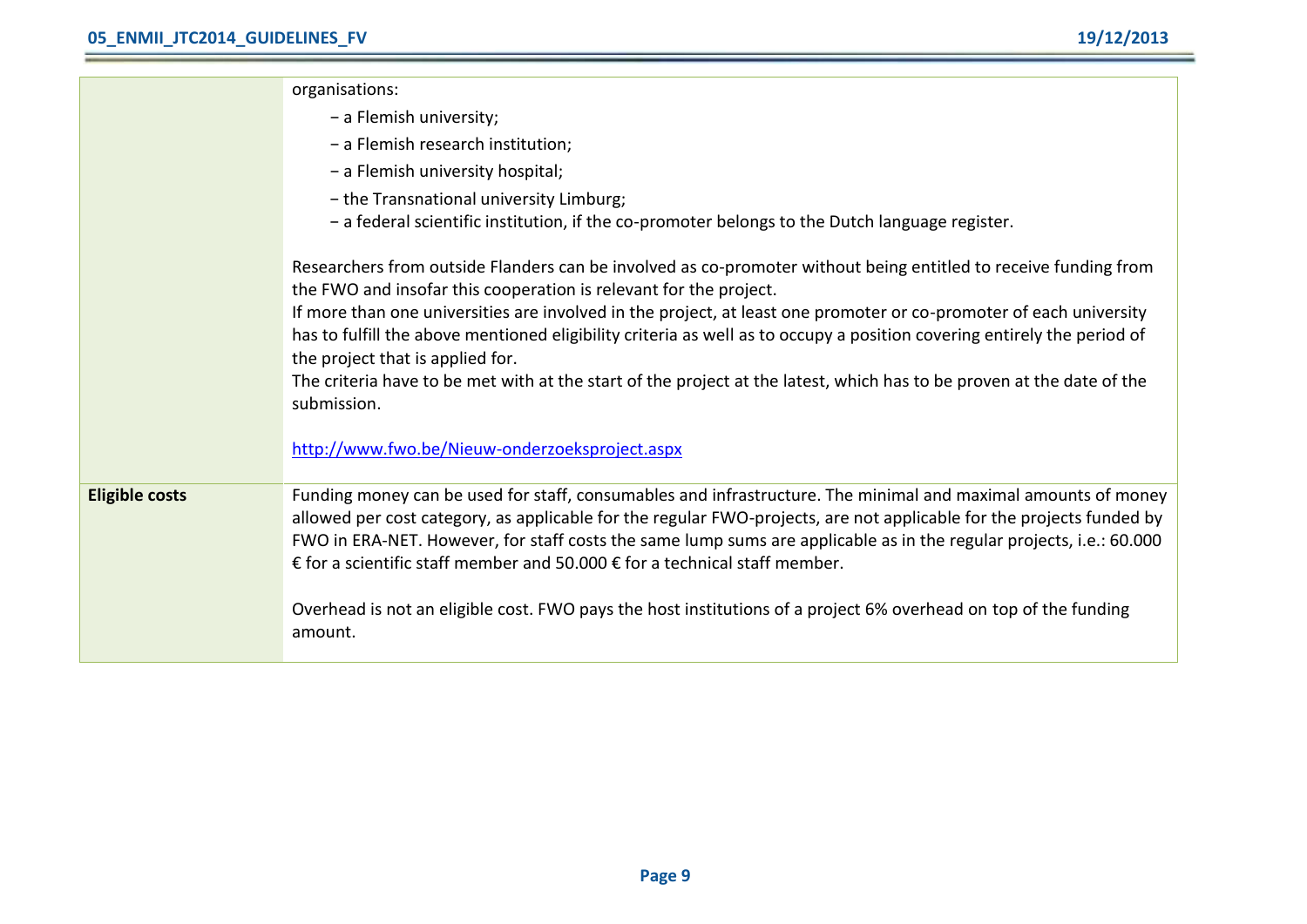### **BELGIUM, Wallonia**

| <b>Funding Organisation</b>   | Service public de Wallonie – Direction générale de l'Emploi, l'Économie et la Recherche<br>SPW-DGO6 |
|-------------------------------|-----------------------------------------------------------------------------------------------------|
|                               |                                                                                                     |
| <b>Initial funding</b>        | 1.000.000 € (flexible)                                                                              |
| pre-commitment                | 3 to 4 projects expected                                                                            |
| <b>National Contact Point</b> | Mr. Nicolas Delsaux                                                                                 |
| for the $5TH$ call of         | Tel.: (++32) 81 33 45 20                                                                            |
| <b>EuroNanoMed</b>            | Mobile: (++32) 473 55 61 74                                                                         |
|                               | Fax: (++32) 81 33 46 21                                                                             |
|                               | E-mail: nicolas.delsaux@spw.wallonie.be                                                             |
|                               | SPW-DGO6                                                                                            |
|                               | Place de la Wallonie, 1, bat. III                                                                   |
|                               | 5100 Jambes (Belgium)                                                                               |
| <b>Eligible institutions</b>  | SMEs, large industries, research centers and Universities are eligible.                             |
|                               | Clinical centers are not eligible                                                                   |
| <b>Additional eligibility</b> | - 40% of the Walloon budget must be allocated to an enterprise;                                     |
| criteria                      | - The project cannot receive double funding;                                                        |
|                               | - The budget for the Walloon partners should follow the SPW-DGO6 cost model;                        |
|                               | - The funding rate will be the maximum allowed by the decree of the 3rd of July 2008;               |
|                               | - The beneficiary must have a stable financial situation;                                           |
|                               | - The beneficiary must have Operational offices in the Walloon Region;                              |
|                               | - The project must add benefit to the regional economy;                                             |
|                               | - All information needed for evaluation should be available;                                        |
|                               | - A Walloon complementary funding request's form must be submitted to the SPW-DGO6.                 |
| <b>Eligible costs</b>         | Please contact Nicolas Delsaux to receive the SPW-DGO6 cost model                                   |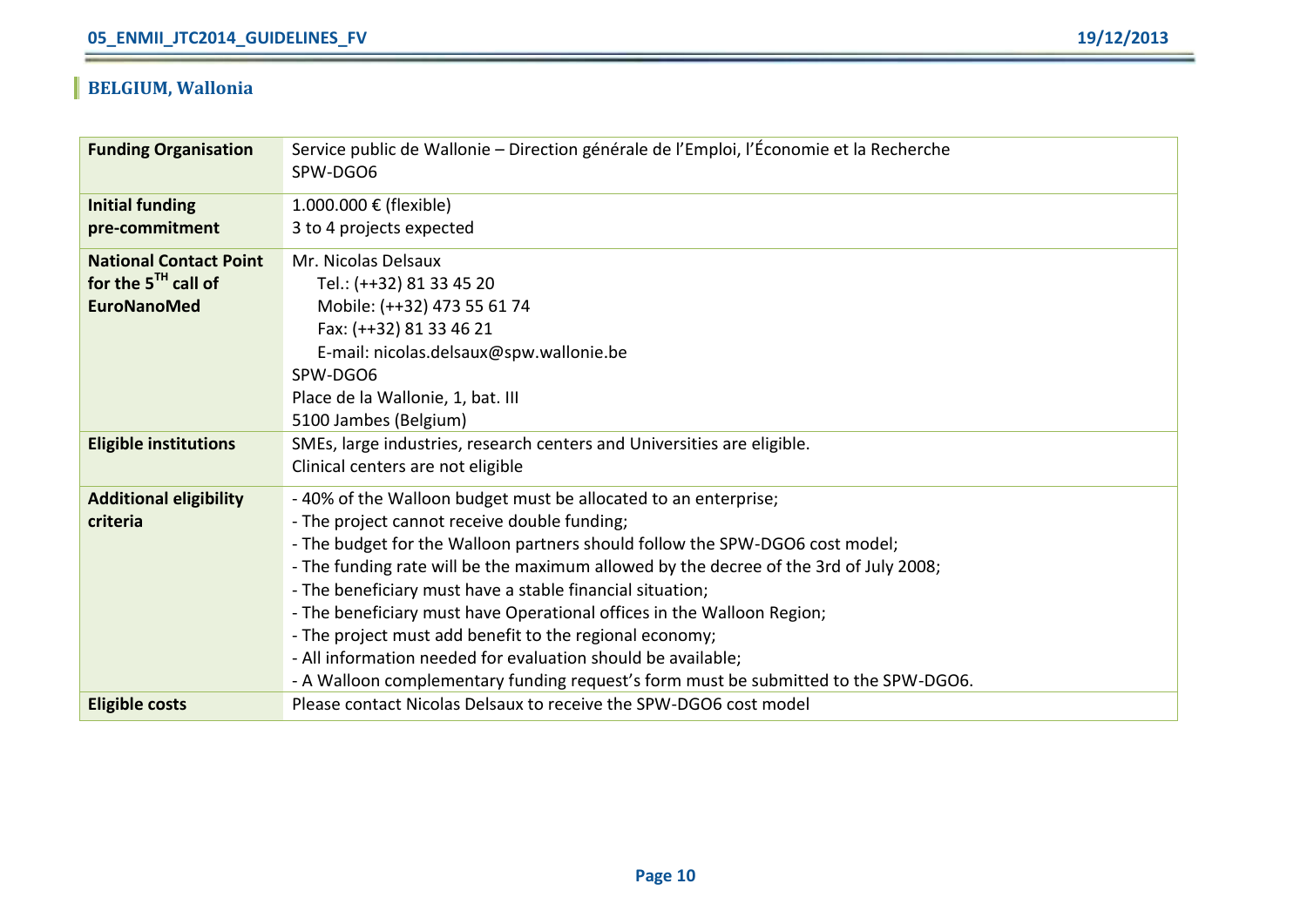### **FRANCE**

| <b>Funding Organisation</b>              | Agence Nationale de la Recherche (ANR); http://www.agence-nationale-recherche.fr                                               |
|------------------------------------------|--------------------------------------------------------------------------------------------------------------------------------|
| <b>Initial funding</b><br>pre-commitment | 1.5 Million €<br>Anticipated number of funded research groups: 4-6                                                             |
|                                          |                                                                                                                                |
| <b>National Contact Point</b>            | E-mail: heidi.ligeret@agencerecherche.fr; Phone: (33) (0) 1 78 09 80 44<br>Dr. Heidi Ligeret                                   |
| for the $5^{TH}$ call of                 | Dr. Natalia Martin<br>E-mail: natalia.martin@agencerecherche.fr; Phone: (33) (0) 173 54 81 33                                  |
| <b>EuroNanoMed</b>                       | Health & Biology Department; Agence Nationale de la Recherche -ANR; 7, rue Watt - 75013 Paris, France                          |
| <b>Eligible institutions</b>             | Eligible institutions:                                                                                                         |
|                                          | - Public research institutes such as EPST, EPIC, universities, university hospitals, non-university research institutes (max.  |
|                                          | rate of support: 100% of marginal costs).                                                                                      |
|                                          | - Enterprises: large & SMEs (max. rate of support: 45% of total costs for SMEs & 30% for larger companies).                    |
|                                          | Special conditions of eligibility for this call:                                                                               |
|                                          | Public research institutions are eligible for funding, only if a French enterprise is also involved in the consortium.         |
| <b>Additional eligibility</b>            | - The coordinator (if from a French institution) must belong to a public research organisation.                                |
| criteria                                 | - ANR will avoid double funding and will not finance projects or parts of projects that have been funded through other         |
|                                          | calls.                                                                                                                         |
| <b>Eligible costs</b>                    | Personnel costs for temporary contracts; small equipment; consumables and animal costs; travel; and sub-contracting, if        |
|                                          | necessary to carry out the proposed activities (sub-contracting costs of max 50% of total eligible costs per partner).         |
|                                          | Please note that at the ANR « overheads » means « frais de gestion », and you must apply 4% of the total eligible costs if you |
|                                          | belong to a public research organization or 68% of the total personnel costs if you belong to another category.                |
|                                          | The ANR does not have a maximum funding per grant; the amount depends on the scientific need and justification for the         |
|                                          | budget. However, there is a minimum amount per partner: 15 000 $\epsilon$                                                      |
| <b>Further guidance</b>                  | Please see online the specific annexe document for research groups applying to this call for proposals for funding in          |
|                                          | France: http://www.agence-nationale-recherche.fr/EuronanomedII-2014                                                            |
|                                          | NEW RULE FOR SELECTED PROPOSALS: A copy of the signed consortium agreement established among consortium                        |
|                                          | partners must be provided to ANR before the first payment of French researchers involved in the project selected for           |
|                                          | funding                                                                                                                        |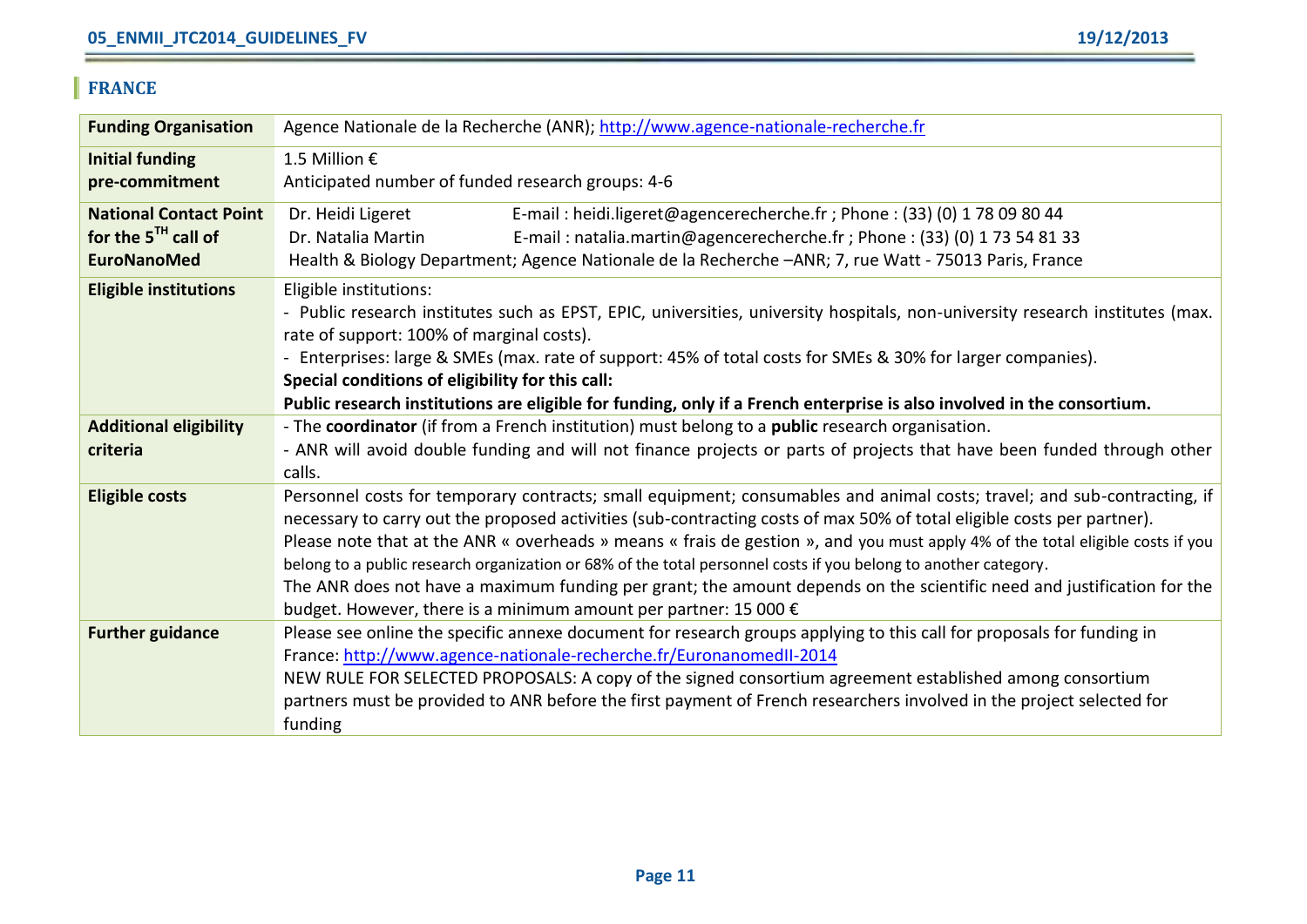### **ISRAEL**

| <b>Funding organisation</b>                              | Chief Scientist office, Ministry of Health (CSO-MOH)                                                                   |
|----------------------------------------------------------|------------------------------------------------------------------------------------------------------------------------|
|                                                          | http://www.health.gov.il/                                                                                              |
| <b>National contact person</b>                           | Dr. Benny Leshem                                                                                                       |
|                                                          | Chief Scientist Office, Ministry of Health                                                                             |
|                                                          | Phone: +972 (0)2 5082161, 972(0)50-6242187; E-mail: Benny.leshem@moh.health.gov.il                                     |
| <b>Funding commitment</b>                                | Up to 240,000 €, depending on budget availability                                                                      |
| <b>Anticipated number of</b>                             |                                                                                                                        |
| fundable research<br>groups                              | Up to 4 projects                                                                                                       |
| <b>Maximum funding per</b>                               |                                                                                                                        |
| grant awarded to a<br>partner                            | 60,000€                                                                                                                |
| <b>Eligibility of project</b><br>duration                | Up to 3 years                                                                                                          |
| <b>Eligibility of a partner</b>                          |                                                                                                                        |
| as a beneficiary<br>institution                          | Universities, hospitals, public research institutions                                                                  |
| <b>Eligibility of principal</b><br>investigator or other | PI should hold a Ph.D., M.D., D.Sc or equivalent degree and employed by an eligible institution. Applicants (PI or co- |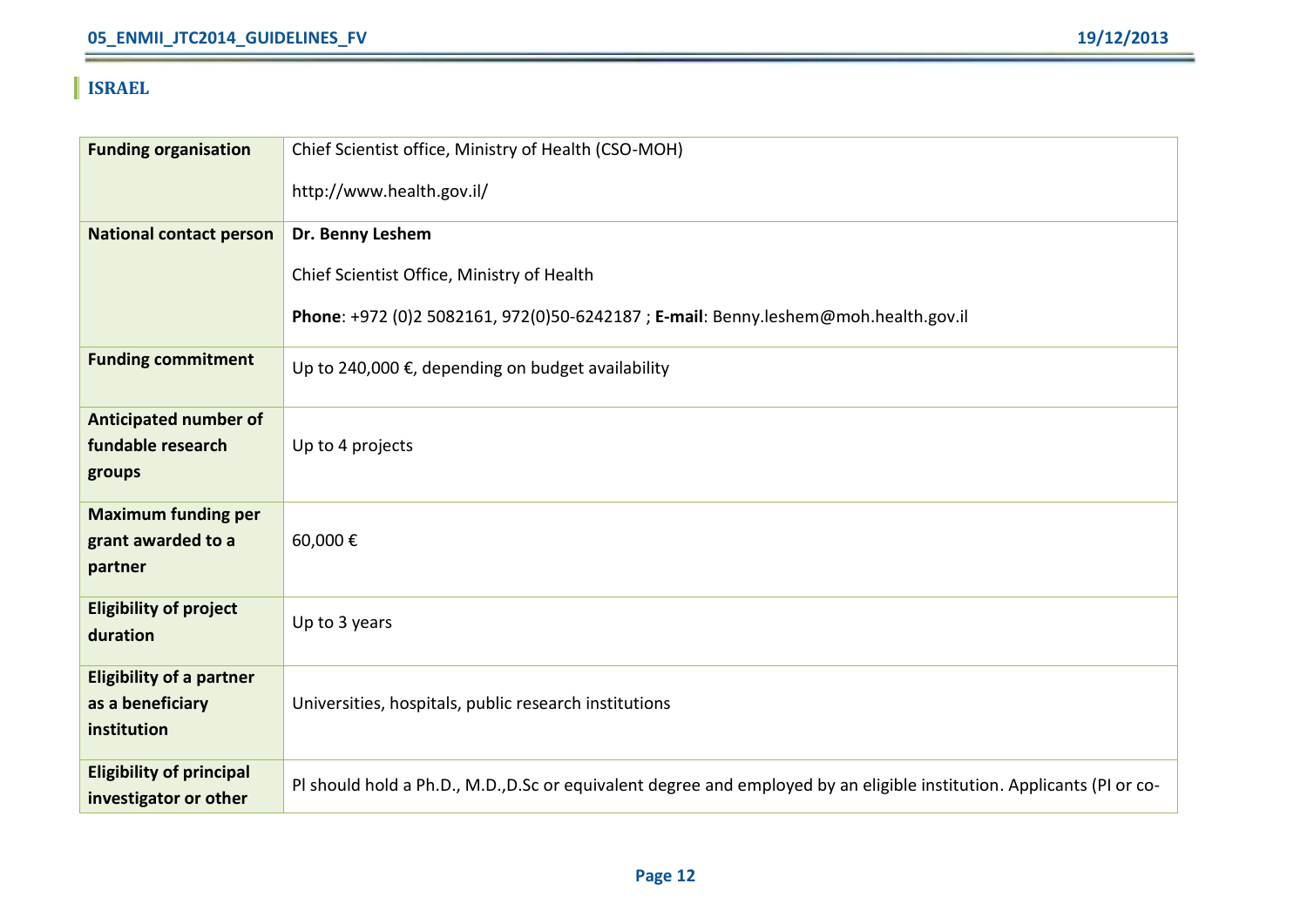#### **05\_ENMII\_JTC2014\_GUIDELINES\_FV 19/12/2013**

| research team member                             | investigator) with funded or pending funding from CSO-MOH (including ERA-Nets) are not eligible                   |
|--------------------------------------------------|-------------------------------------------------------------------------------------------------------------------|
| Eligibility of costs, types                      | Personnel, consumables, animals, documentation, ERA-Net related travel. Salaries to the listed researchers cannot |
| and their caps                                   | be funded                                                                                                         |
| Submission of the<br>proposal at the national    | Submission of the proposal after approved for funding to the CSO-MOH is required. Please see instructions and     |
| level                                            | forms for submission http://www.health.gov.il/research-fund                                                       |
|                                                  |                                                                                                                   |
| <b>Submission of other</b><br>information at the | If the application involves human or animal experimentation, bioethics approvals must be submitted with the       |
| national level                                   | application or up to 4 months later.                                                                              |
|                                                  |                                                                                                                   |
| <b>Submission of financial</b>                   |                                                                                                                   |
| and scientific reports at<br>the national level  | Submission of semi-annual financial and annual scientific reports at national level is required.                  |
|                                                  |                                                                                                                   |
| <b>Further guidance</b>                          | Please see detailed instructions of application at the national level and reporting at                            |
|                                                  | http://www.health.gov.il/research-fund                                                                            |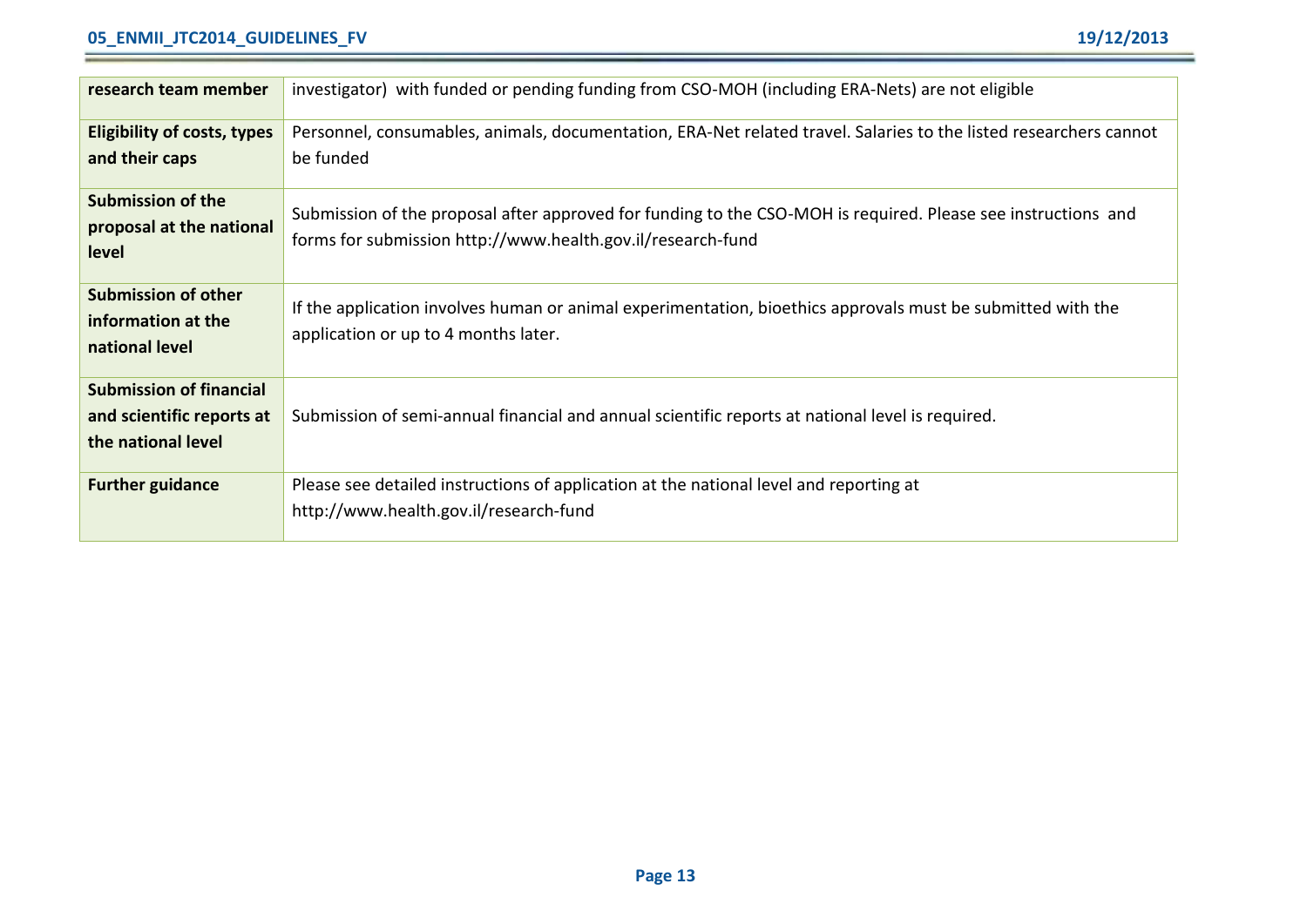### **ITALY**

| <b>Funding Organisation</b>   | Ministry of Health- Ministero della Salute                                                                             |
|-------------------------------|------------------------------------------------------------------------------------------------------------------------|
|                               | http://www.ministerosalute.it/                                                                                         |
| <b>Initial funding</b>        | 600.000€                                                                                                               |
| pre-commitment                | ca. $3 - 4$ (max 200.000 euro per project)                                                                             |
| <b>National Contact Point</b> | Dr. Gaetano Guglielmi                                                                                                  |
| for the $5^{th}$ call of      | g.guglielmi@sanita.it                                                                                                  |
| <b>EuroNanoMed</b>            |                                                                                                                        |
|                               |                                                                                                                        |
| <b>Eligible institutions</b>  | legal body<br>٠                                                                                                        |
|                               | Only IRCCS (The Italian Scientific Institutes for Health Research and Health Care)                                     |
|                               | (*) All applicants have to submit trough IRCCS Scientific Directorate using Research Workflow System, to the           |
|                               | Ministry of Health, max 7 days before the pre-submission deadline, in order to confirm eligibility matter, in relation |
|                               | also with the recognized scientific area, the pre-submission eligibility check form. Please use the template provided  |
|                               | on the EuroNanoMed II website (http://www.euronanomed.net).                                                            |
|                               | Non fundable University, research institute and other research institute<br>$\bullet$                                  |
| <b>Eligible costs</b>         | Personnel (only temporary contracts) (max 50%)                                                                         |
|                               | Consumables                                                                                                            |
|                               | Animals                                                                                                                |
|                               | Subcontracts                                                                                                           |
|                               | Equipment (only rent)                                                                                                  |
|                               | Travel (max 3%)                                                                                                        |
|                               | Overhead (max 10%)                                                                                                     |
|                               | Documentation                                                                                                          |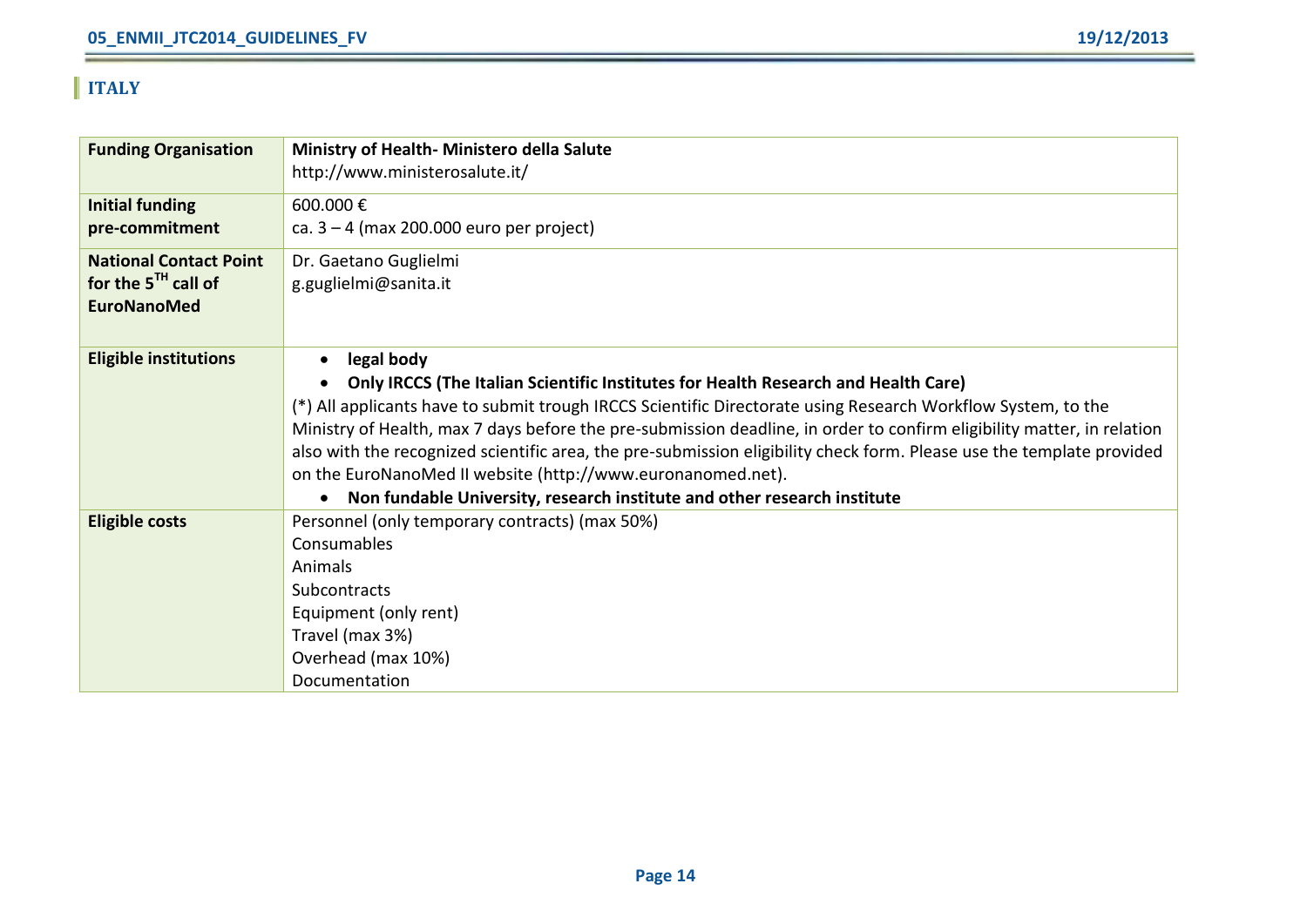### **LATVIA**

| <b>Funding Organisation</b>   | Latvian Academy of Sciences                                                                                        |
|-------------------------------|--------------------------------------------------------------------------------------------------------------------|
|                               | Projects are funded in accordance with Regulations Nr.414, issued by the Cabinet of Ministers (from 19.06.2012)    |
| <b>Initial funding</b>        | 300 000€                                                                                                           |
| pre-commitment                | Anticipated number of funded projects: 1-2                                                                         |
| <b>National Contact Point</b> | Latvian Academy of Sciences, Akademijas laukums 1, Riga, Latvia LV1001.                                            |
| for the $5TH$ call of         | Contact: Jurijs Dehtjars, dekhtyar@latnet.lv; +371-29469104                                                        |
| <b>EuroNanoMed</b>            | Dace Tirzite dacet@lza.lv; +371-67227790                                                                           |
|                               |                                                                                                                    |
| <b>Eligible institutions</b>  | a. Research institutions - research institutes, universities, higher education                                     |
|                               | establishments, their institutes and other research institutions which are                                         |
|                               | registered in the Register of Research institutions, monitored by the Ministry of                                  |
|                               | <b>Education and Science of Republic of Latvia;</b>                                                                |
|                               |                                                                                                                    |
|                               | b. Enterprises, that are registered in the Register of Enterprises of Republic of Latvia and which carry out their |
|                               | activities mainly in Latvia.                                                                                       |
| <b>Eligible costs</b>         | Direct costs:                                                                                                      |
|                               | Staff costs<br>$\bullet$                                                                                           |
|                               | equipment,                                                                                                         |
|                               | materials, consumables,                                                                                            |
|                               | travel expenses.                                                                                                   |
|                               | <b>Indirect costs:</b>                                                                                             |
|                               | Overheads do not exceed 20% from the direct costs                                                                  |
|                               |                                                                                                                    |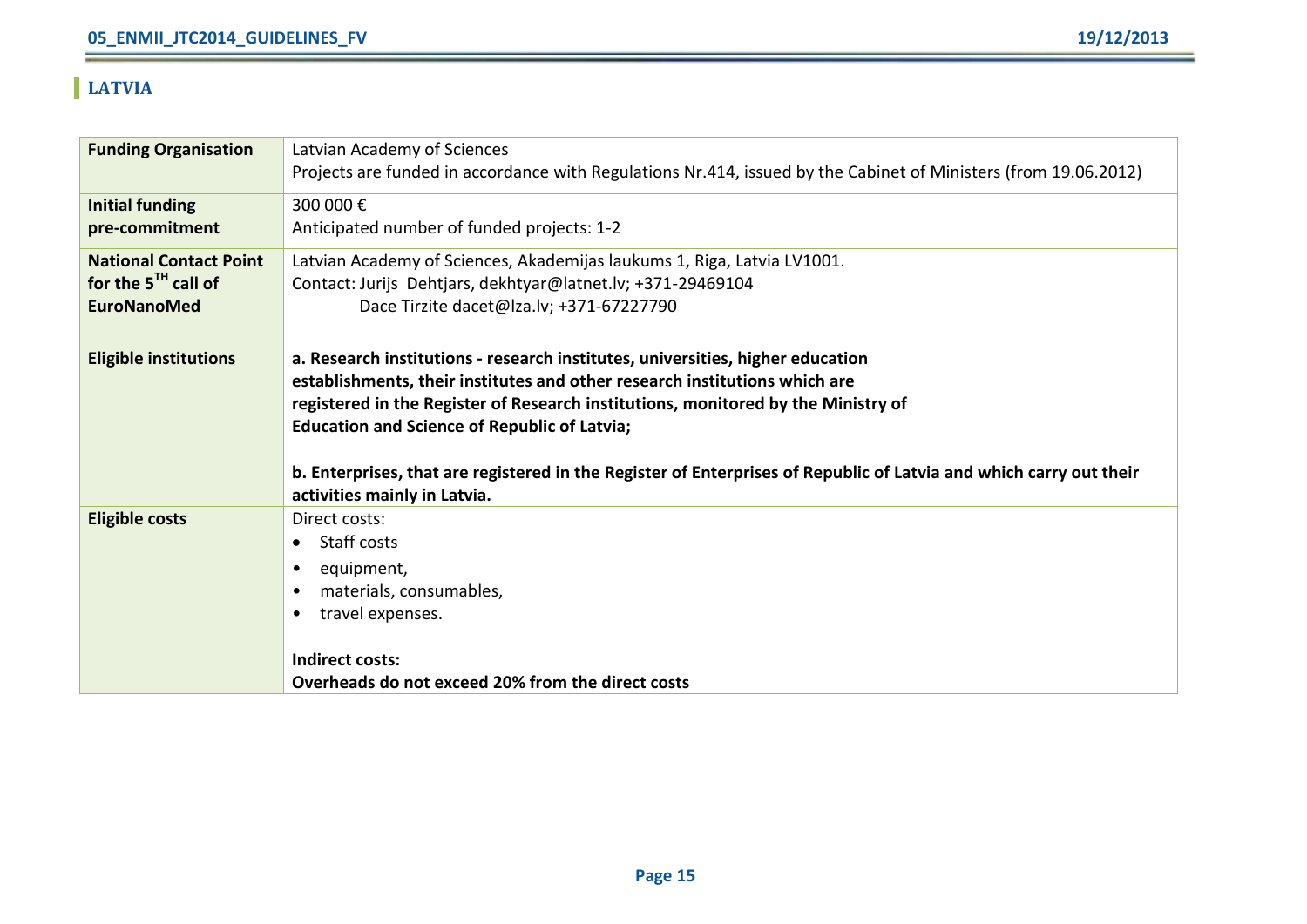### **LITHUANIA**

| <b>Funding Organisation</b>   | Research Council of Lithuania<br>$\bullet$                                                                             |
|-------------------------------|------------------------------------------------------------------------------------------------------------------------|
|                               | www.lmt.lt                                                                                                             |
| <b>Initial funding</b>        | Lithuania national funds: 200.000 €:<br>$\bullet$                                                                      |
| pre-commitment                | Up to 3 grants for "EuroNanoMed" transnational project consortium partners placed in Lithuania are tentatively         |
|                               | envisaged to be funded by LSC. Maximum duration of the project $-3$ years. The projects with duration up to 3 years    |
|                               | can be funded by allocating up to 33789 € per year (up to 101367 € in case if project duration is 3 years).            |
| <b>National Contact Point</b> | Ms. Jurgita Stonytė<br>$\bullet$                                                                                       |
| for the $5^{TH}$ call of      | Tel.: (+370) 5 261 8530                                                                                                |
| <b>EuroNanoMed</b>            | Fax: (+370) 5 261 8535                                                                                                 |
|                               | E-mail: jurgita.stonyte@lmt.lt                                                                                         |
|                               | Science Council of Lithuania                                                                                           |
|                               | Gedimino av.3, Vilnius                                                                                                 |
|                               | Lithuania                                                                                                              |
| <b>Eligible institutions</b>  | R&D institutions place in Lithuania: Public Universities, public Research centers, public University hospitals,<br>٠   |
|                               | other public hospitals.                                                                                                |
|                               | SME (in collaboration with Lithuanian public partners) meeting special criteria. More information will be<br>$\bullet$ |
|                               | available at the national call and national contact point.                                                             |
| <b>Additional eligibility</b> | Information will be available at the national call and national contact point.                                         |
| criteria                      |                                                                                                                        |
| <b>Eligible costs</b>         | Activities of public institutions will be funded according calculations corresponding to national rates. More          |
|                               | information will be available at the national call and national contact point. It is strongly recommended to contact   |
|                               | national contact point in good time before submitting the proposal.                                                    |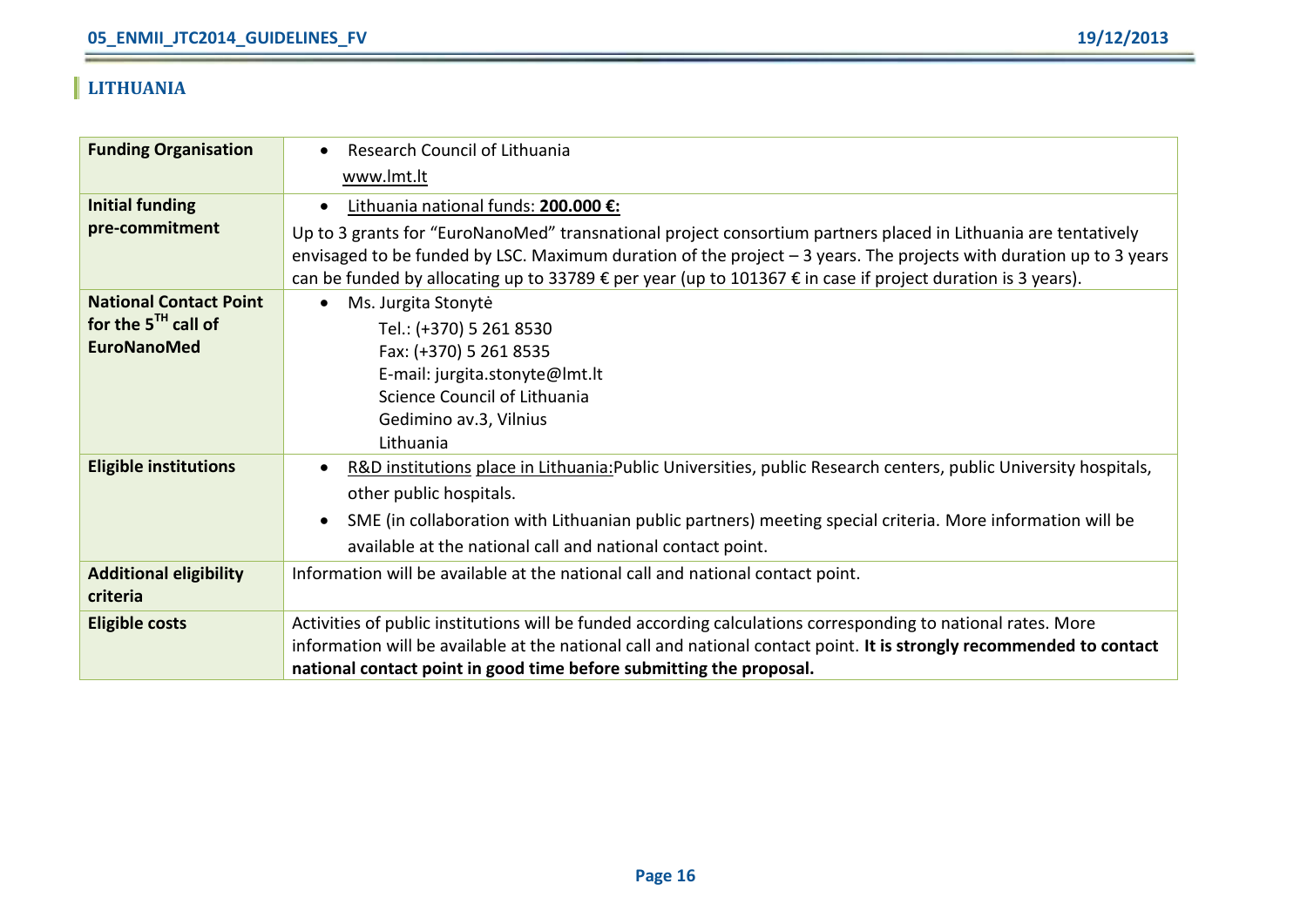### **NORWAY**

| <b>Funding Organisation</b>                    | Research Council of Norway                                                                                                                                                                                                                                                                                                                                                                                                                                                      |
|------------------------------------------------|---------------------------------------------------------------------------------------------------------------------------------------------------------------------------------------------------------------------------------------------------------------------------------------------------------------------------------------------------------------------------------------------------------------------------------------------------------------------------------|
| <b>Initial funding</b>                         | Amount of funding in €: Up to 2 000 000 €                                                                                                                                                                                                                                                                                                                                                                                                                                       |
| pre-commitment                                 | Tentative number of projects to be funded: 2-4 projects                                                                                                                                                                                                                                                                                                                                                                                                                         |
| <b>National Contact Point</b>                  | Cecilie Anita Mathiesen                                                                                                                                                                                                                                                                                                                                                                                                                                                         |
| for the $5^{TH}$ call of<br><b>EuroNanoMed</b> | cam@forskningsradet.no                                                                                                                                                                                                                                                                                                                                                                                                                                                          |
| <b>Eligible institutions</b>                   | Norwegian Universities, University colleges, Institutes, Industry, and Public Sector                                                                                                                                                                                                                                                                                                                                                                                            |
| <b>Additional eligibility</b>                  | Norwegian funding in ENMII calls shall only be applied to Norwegian researchers                                                                                                                                                                                                                                                                                                                                                                                                 |
| criteria                                       |                                                                                                                                                                                                                                                                                                                                                                                                                                                                                 |
| <b>Eligible costs</b>                          | For researcher projects: Relevant project expenses such as payroll expenses, one or more                                                                                                                                                                                                                                                                                                                                                                                        |
|                                                | grants/fellowships, procurement of R&D services, network measures, depreciation of equipment used under the                                                                                                                                                                                                                                                                                                                                                                     |
|                                                | project.                                                                                                                                                                                                                                                                                                                                                                                                                                                                        |
|                                                | For innovation projects in industry: Relevant project costs such as payroll expenses, procurement of external R&D<br>services and one or more grants/fellowships and direct project expenses. Applications will be accepted from<br>Companies, groups of companies or trade and industry organisations that have been officially issued an enterprise<br>number under the Register of Business Enterprises. Any exceptions to this will be described in the call for proposals. |
|                                                |                                                                                                                                                                                                                                                                                                                                                                                                                                                                                 |
|                                                | For knowledge-building projects for industry. Industry relevant project expenses incurred by the Project Owner                                                                                                                                                                                                                                                                                                                                                                  |
|                                                | and any other cooperating research institutions, including payroll expenses, one or more grants/fellowships and                                                                                                                                                                                                                                                                                                                                                                 |
|                                                | direct project expenses                                                                                                                                                                                                                                                                                                                                                                                                                                                         |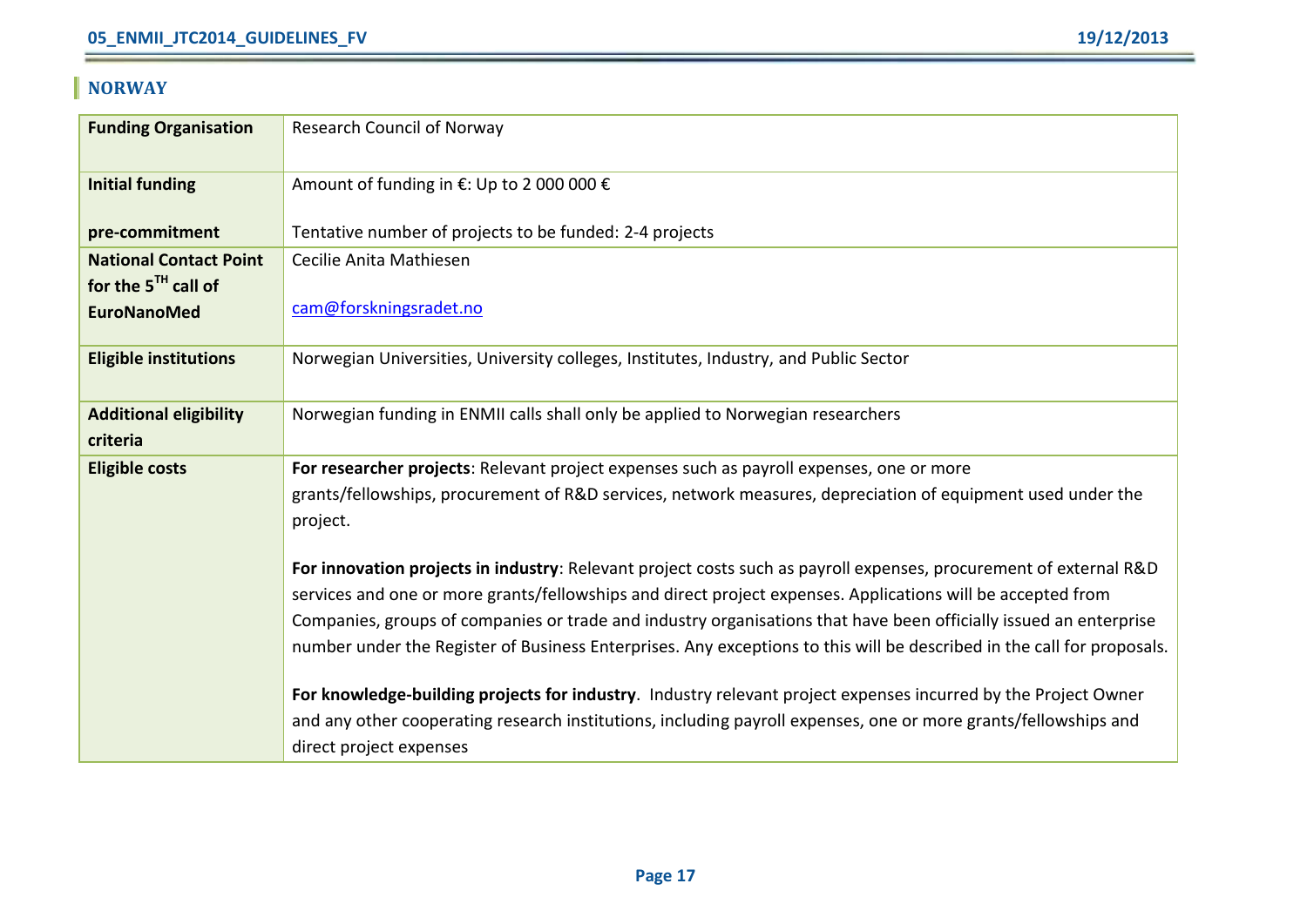### **POLAND**

| <b>Funding Organisation</b>               | National Center for Research and Development (Narodowe Centrum Badań i Rozwoju)                                         |
|-------------------------------------------|-------------------------------------------------------------------------------------------------------------------------|
|                                           | www.ncbr.gov.pl                                                                                                         |
| <b>Initial funding</b>                    | Amount of funding: 500 000 €                                                                                            |
| pre-commitment                            | Tentative number of projects to be funded 1-2                                                                           |
| <b>National Contact Point</b>             | Dagmara Opoczyńska-Świeżewska                                                                                           |
| for the $5^{TH}$ call of                  | dagmara.opoczynska-swiezewska@ncbr.gov.pl                                                                               |
| <b>EuroNanoMed</b>                        | $(+48)$ 22 39 07 177                                                                                                    |
| <b>Eligible institutions</b>              | According to The Act of 30 April 2010 on the National Centre for Research and Development following entities are        |
|                                           | eligible to apply, i.a.:                                                                                                |
|                                           | Scientific institution;<br>٠                                                                                            |
|                                           | Scientific consortia;<br>$\bullet$                                                                                      |
|                                           | Scientific network;<br>٠                                                                                                |
|                                           | Industrial Scientific Centre;<br>$\bullet$                                                                              |
|                                           |                                                                                                                         |
|                                           | Scientific units of the Polish Academy of Sciences;                                                                     |
|                                           | Legal entities with a registered seat in Poland;                                                                        |
|                                           | Enterprises having the status of R&D centre;                                                                            |
|                                           | Enterprises conducting R&D activity in other than aforementioned organizational form.                                   |
| <b>Additional eligibility</b><br>criteria | All proposals must be aligned with National regulations, inter alia:                                                    |
|                                           | The Act of 30 April 2010 on the Principles of Financing Science, published in Journal of Laws No. 96 item               |
|                                           | 615, 2010;                                                                                                              |
|                                           | The Act of 30 April 2010 on the National Centre for Research and Development, published in Journal of Laws<br>$\bullet$ |
|                                           | No. 96 item 616, 2010;                                                                                                  |
|                                           | The Regulation of the Minister of Science and Higher Education of 28 October 2010 on criteria and rules on<br>٠         |
|                                           | granting state aid and "de minimis" aid by the National Centre for Research and Development, published in               |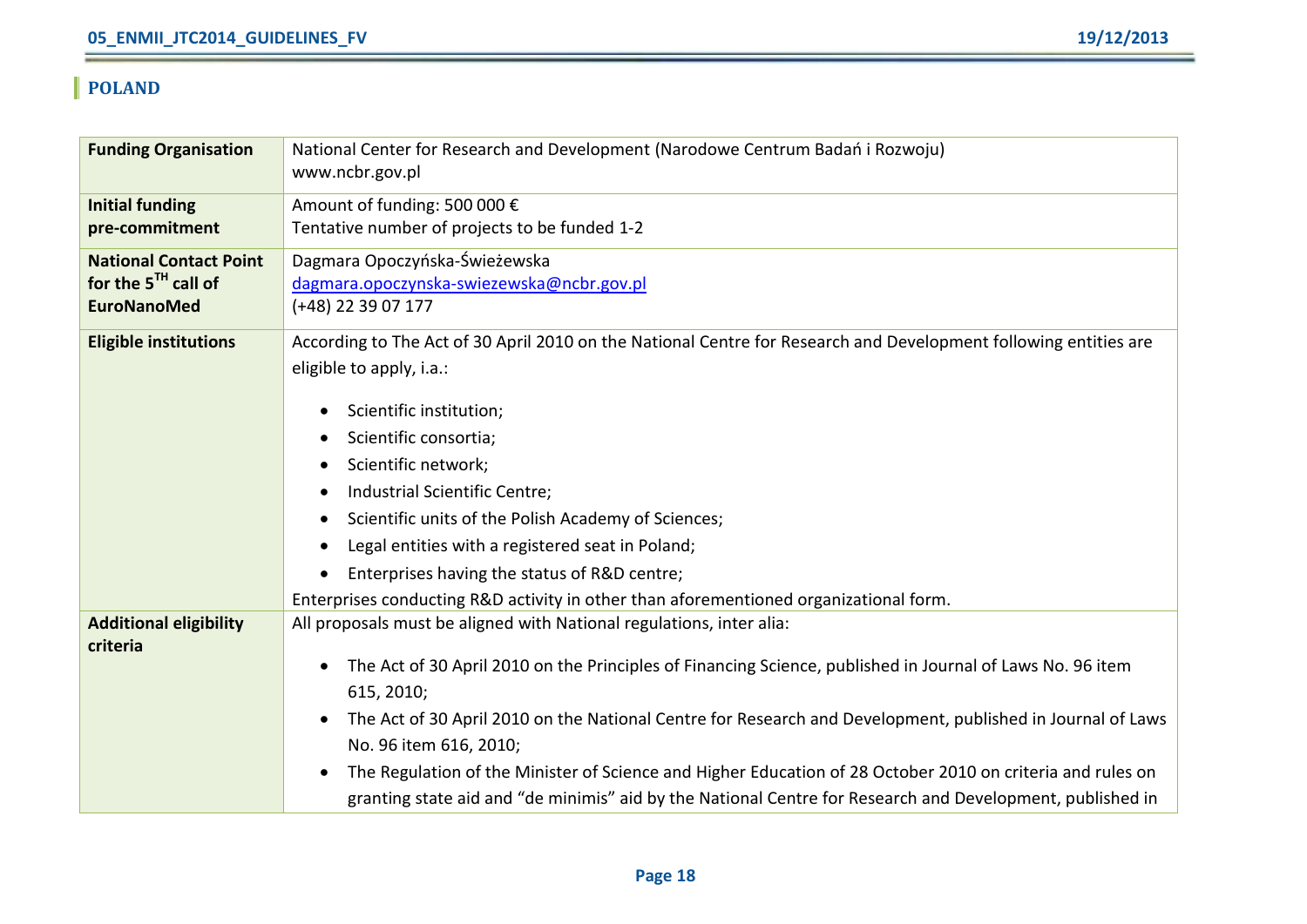|                       | Journal of Laws No. 215 item 1411, 2010.                                                                               |
|-----------------------|------------------------------------------------------------------------------------------------------------------------|
|                       |                                                                                                                        |
| <b>Eligible costs</b> | The eligible costs shall be the following:                                                                             |
|                       | 1. personnel costs (researchers, technicians and other supporting staff to the extent employed on the research         |
|                       | project);                                                                                                              |
|                       | 2. costs of instruments and equipment to the extent and for the period used for the research project; if such          |
|                       | instruments and equipment are not used for their full life for the research project, only the depreciation costs       |
|                       | corresponding to the life of the research project, as calculated on the basis of good accounting practice, shall       |
|                       | be considered eligible;                                                                                                |
|                       | 3. costs for buildings and land, to the extent and for the duration used for the research project; with regard to      |
|                       | buildings, only the depreciation costs corresponding to the life of the research project, as calculated on the         |
|                       | basis of good accounting practice shall be considered eligible; for land, costs of commercial transfer or actually     |
|                       | incurred capital costs shall be eligible;                                                                              |
|                       | 4. cost of contractual research, technical knowledge and patents bought or licensed from outside sources at            |
|                       | market prices, where the transaction has been carried out at arm's length and there is no element of collusion         |
|                       | involved, as well as costs of consultancy and equivalent services used exclusively for the research activity; this     |
|                       | cost type cannot account for more that 70% of all eligible costs of a project; the subcontracting can be               |
|                       | obtained from consortium partner only in justified case, this need will be verified by a national experts panel;       |
|                       | 5. other operating costs, including costs of materials, supplies and similar products incurred directly as a result of |
|                       | the research activity;                                                                                                 |
|                       | 6. additional overheads incurred indirectly as a result of the research project; that costs cannot account for more    |
|                       | than 25% of all eligible project costs. That costs (6) are counted as a multiplication by percentage given above       |
|                       | and the rest of direct costs, excluding costs of contractual research (4). It means $6=(1+2+3+5)*25%$ .                |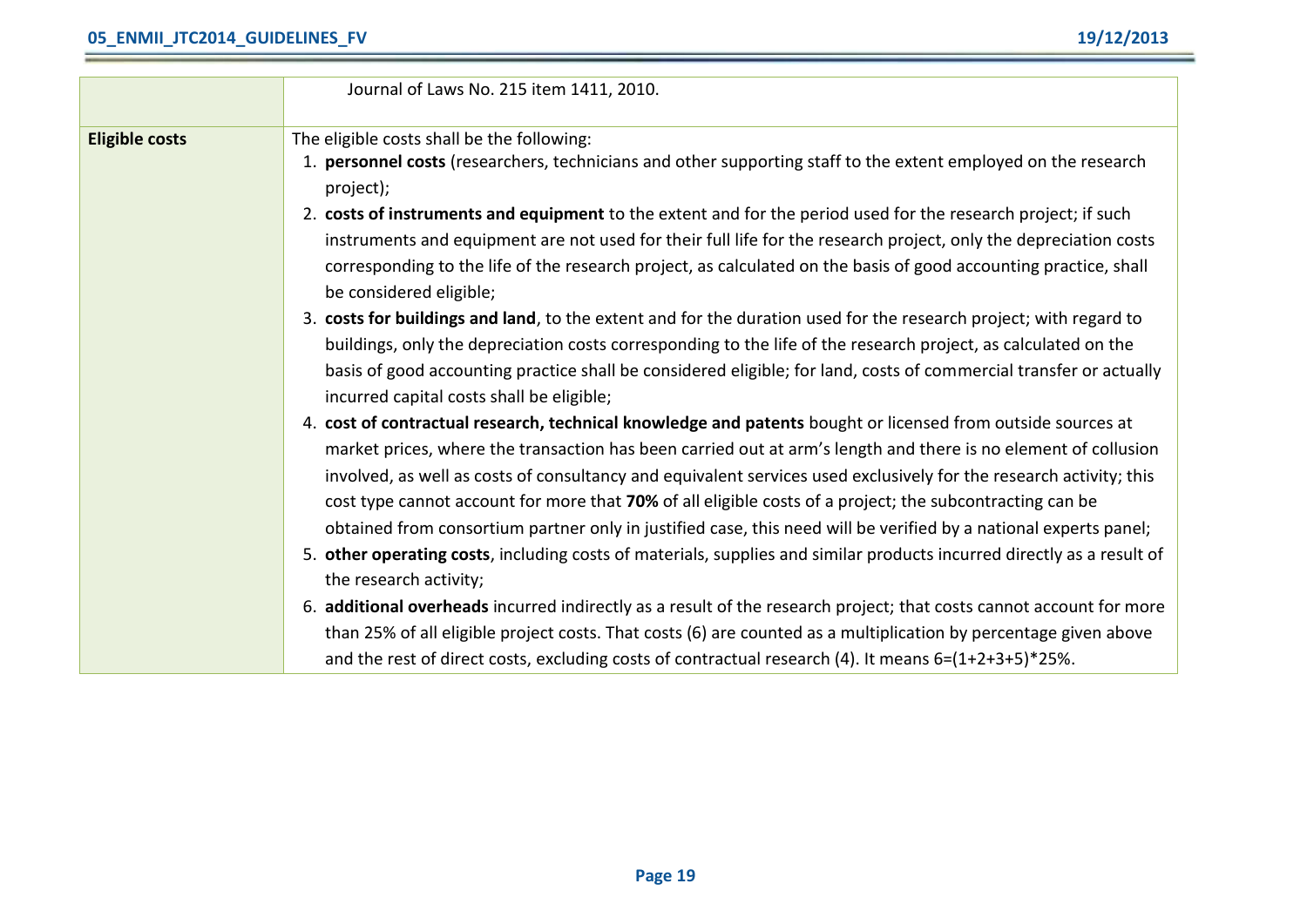### **PORTUGAL**

| <b>Funding Organisation</b>   | Fundação para a Ciência e a Tecnologia                                                                         |
|-------------------------------|----------------------------------------------------------------------------------------------------------------|
|                               |                                                                                                                |
| <b>Initial funding</b>        | 200.000€                                                                                                       |
| pre-commitment                | Up to 200.000 € if the Applicant is the transnational project consortium coordinator.<br>$\bullet$             |
|                               | Up to 125.000 € if the Applicant is NOT the transnational project consortium coordinator.<br>$\bullet$         |
|                               | 1-2 projects funded                                                                                            |
| <b>National Contact Point</b> | Carlos Almeida Pereira                                                                                         |
| for the $5^{th}$ call of      | carlos.pereira@fct.pt                                                                                          |
| <b>EuroNanoMed</b>            | +351 213 924 397                                                                                               |
|                               |                                                                                                                |
| <b>Eligible institutions</b>  | See national regulations.                                                                                      |
|                               | NOTE: For transnational projects, there is no minimum % of dedication of the PI and team members to a project. |
| <b>Additional eligibility</b> |                                                                                                                |
| criteria                      |                                                                                                                |
| <b>Eligible costs</b>         |                                                                                                                |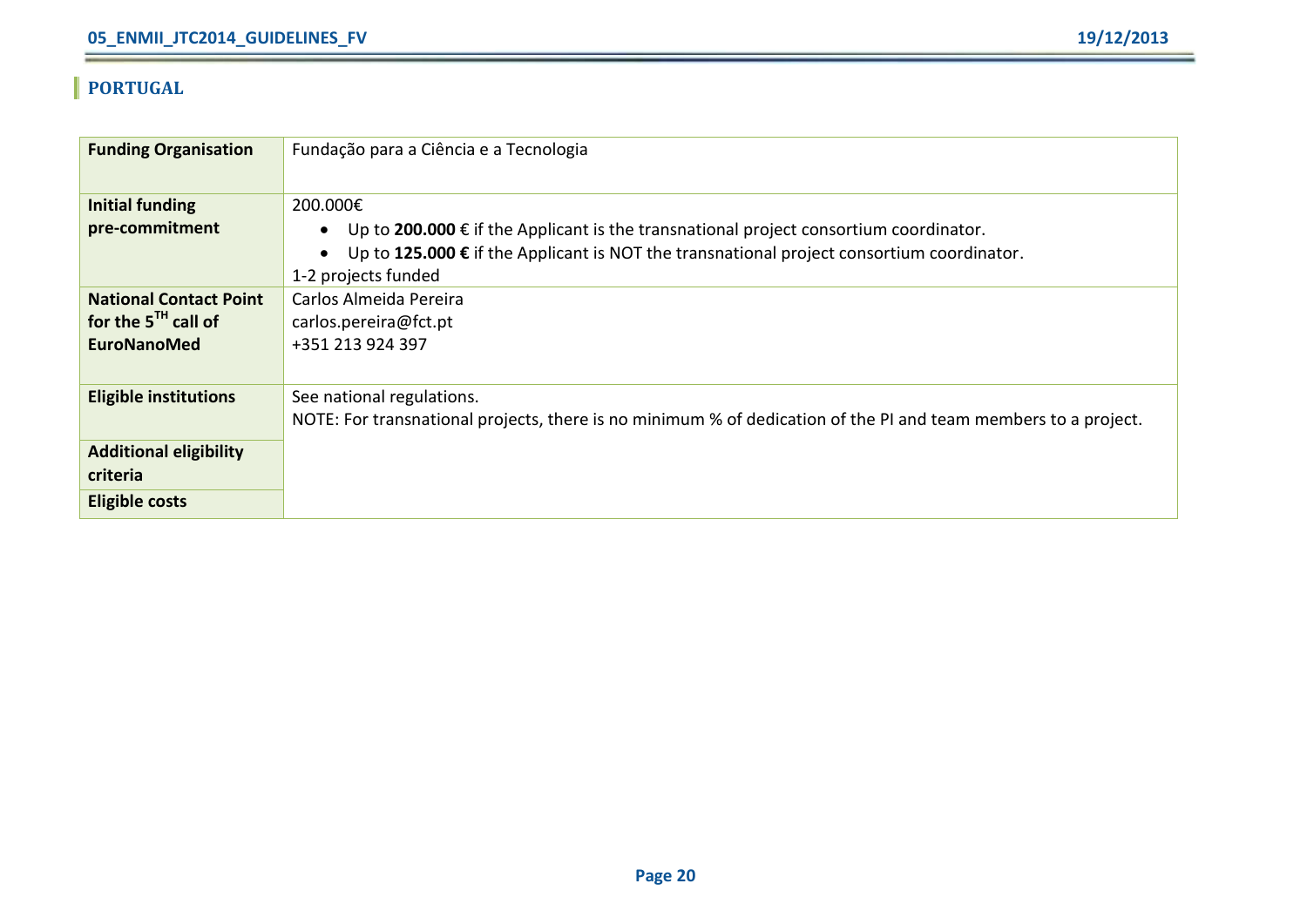# **ROMANIA**

| <b>Funding Organisation</b>                               | Executive Agency for Higher Education, Research, Development and Innovation Funding (UEFISCDI)                                                                                                                                                         |
|-----------------------------------------------------------|--------------------------------------------------------------------------------------------------------------------------------------------------------------------------------------------------------------------------------------------------------|
| <b>Initial funding</b>                                    | 500.000€                                                                                                                                                                                                                                               |
| pre-commitment                                            | Tentative number of projects to be funded: 1-2 projects                                                                                                                                                                                                |
| <b>National Contact Point</b><br>for the $5^{TH}$ call of | Mihaela Manole (+40) 21 3023863                                                                                                                                                                                                                        |
| <b>EuroNanoMed</b>                                        | mihaela.manole@uefiscdi.ro                                                                                                                                                                                                                             |
|                                                           | UEFISCDI funding R & D projects, declared winner by participating in launched calls for ERANET projects.                                                                                                                                               |
| <b>Eligible institutions</b>                              | Eligible entities for funding are universities, public institutions, R&D national institutions, joint-stock companies,<br>SME's and Large companies, NGOs (associations, foundations, etc.), others                                                    |
| <b>Additional eligibility</b><br>criteria                 | For universities, public institutions, R&D national institutions funding is 100%, and for SMEs and Large companies,<br>financing is under the permit N 542/2007 of the European Commission                                                             |
| <b>Eligible costs</b>                                     | For the fundamental research activities, industrial research and experimental development, according to HG<br>134/2011, types of expenses are eligible, as follow:<br>a. Staff costs;<br>b. Logistics expenses<br>$\Box$ Capital expenditure ;         |
|                                                           | $\Box$ Expenditure on stocks - supplies and inventory items;                                                                                                                                                                                           |
|                                                           | $\Box$ Expenditure on services performed by third parties cannot exceed 15 % of the funding from the public                                                                                                                                            |
|                                                           | budget. The subcontracted parts should not be core/substantial parts of the project work;                                                                                                                                                              |
|                                                           | c. Travel expenses;                                                                                                                                                                                                                                    |
|                                                           | d. Overhead (indirect costs) is calculated as a percentage of direct costs: staff costs, logistics costs (excluding capital<br>costs) and travel expenses. Indirect costs will not exceed 20 % of direct costs, excluding the cost for subcontracting. |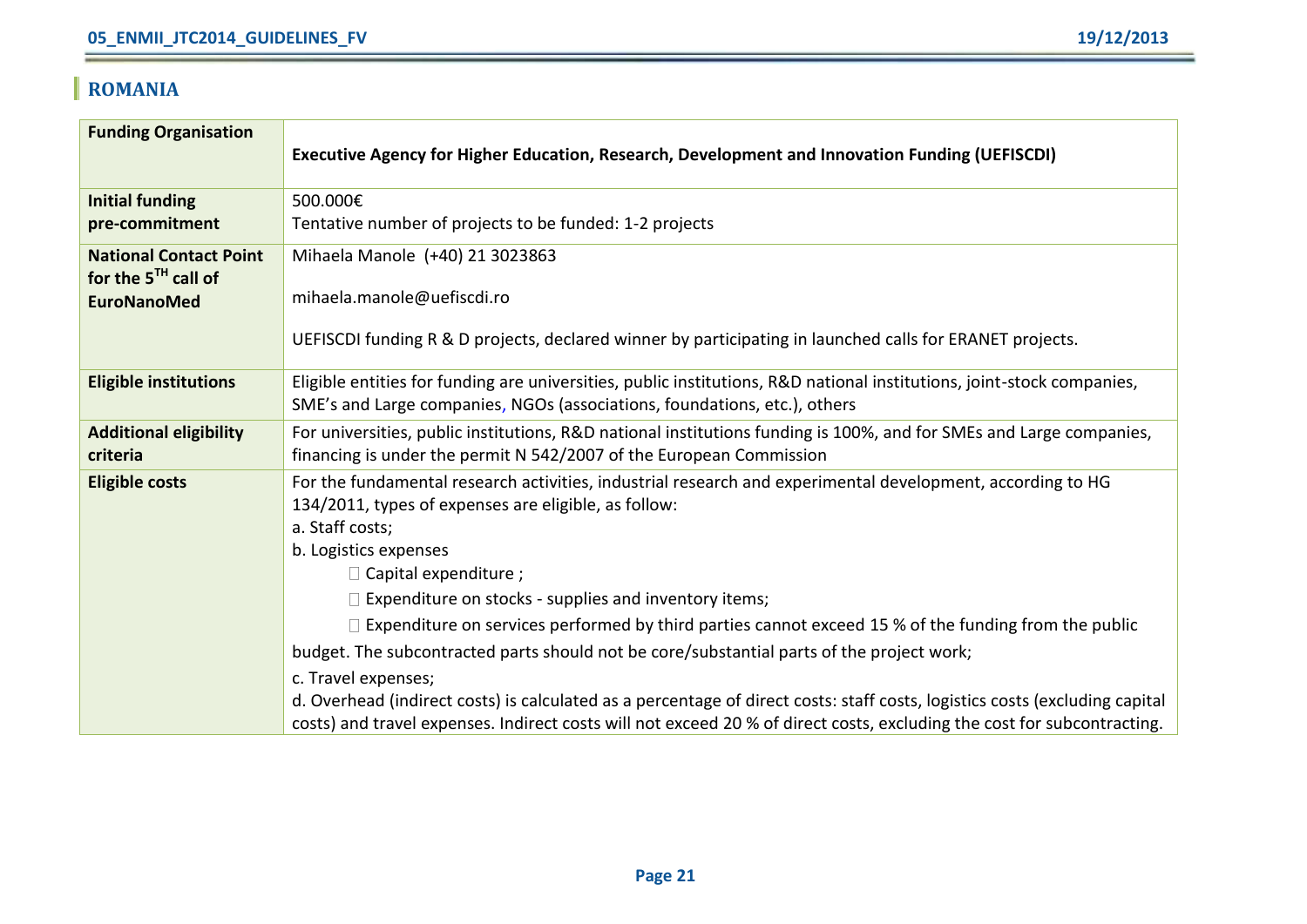# **SPAIN**

| <b>Funding Organisation</b>   | National Institute of Health Carlos III (Instituto de Salud Carlos III, ISCIII) www.isciii.es                      |
|-------------------------------|--------------------------------------------------------------------------------------------------------------------|
| <b>National Contact Point</b> | Ignacio Baanante email: era@isciii.es; Tel: (+34) 91 82 22576                                                      |
| for the $5^{TH}$ call of      | SG de Programas Europeos de Investigación y Relaciones Institucionales (ISCIII-SGPIIRI)                            |
| <b>EuroNanoMed</b>            | Instituto de Salud Carlos III; Monforte de Lemos, 3; E-28029 Madrid - Spain                                        |
| <b>Initial funding</b>        | Up to 200.000€                                                                                                     |
| pre-commitment                | Number of project partners that could be funded: 2-3 research groups                                               |
|                               | Funding by ISCIII is subject to the approval of the relevant annual appropriations to ISCIII by the Parliament of  |
|                               | Spain, within the annual National Budget and the effective availability of the appropriations to ISCIII.           |
| <b>Maximum funding per</b>    | Only one 3-year grant per fundable project partner:                                                                |
| awarded Spanish               | Up to 150.000 € if the Spanish applicant is the ENM transnational project consortium coordinator                   |
| project partner               | Up to 75.000 $\epsilon$ if the Spanish applicant is not the ENM transnational project consortium coordinator       |
| <b>Eligible institutions</b>  | Public R&D performing centres:                                                                                     |
|                               | Public Hospitals, primary health care or Public health settings of the Spanish National Health System (SNS)        |
|                               | with legal address in Spain. If they manage Research via a foundation according to the Spanish Act 50/2002,        |
|                               | of December 26 <sup>th</sup> , they must also present the foundation's statutes                                    |
|                               | Universities                                                                                                       |
|                               | Research Performance Organizations recognized as such according to the Act 13/1986, of April 14th, as well         |
|                               | as other organisations held by Public Administrations                                                              |
|                               | Intramural ISCIII.                                                                                                 |
|                               | Health Research Institutes (IIS) certified according to the RD 339/2004, of February 27, that manages<br>$\bullet$ |
|                               | Research via a foundation according to the Spanish Act 50/2002, of December 26th. (They must also present          |
|                               | the foundation's statutes).                                                                                        |
|                               | CIBERs (only if the Spanish applicant from a CIBER is the ENMII transnational project consortium coordinator)      |
|                               | Private R&D performing centres, non for profit:                                                                    |
|                               | Hospitals, other health care settings and private organisations with a health care mission: these shall have       |
|                               | own legal personality and proof of capacity or activity in relation to R&D actions (a copy of the entity's         |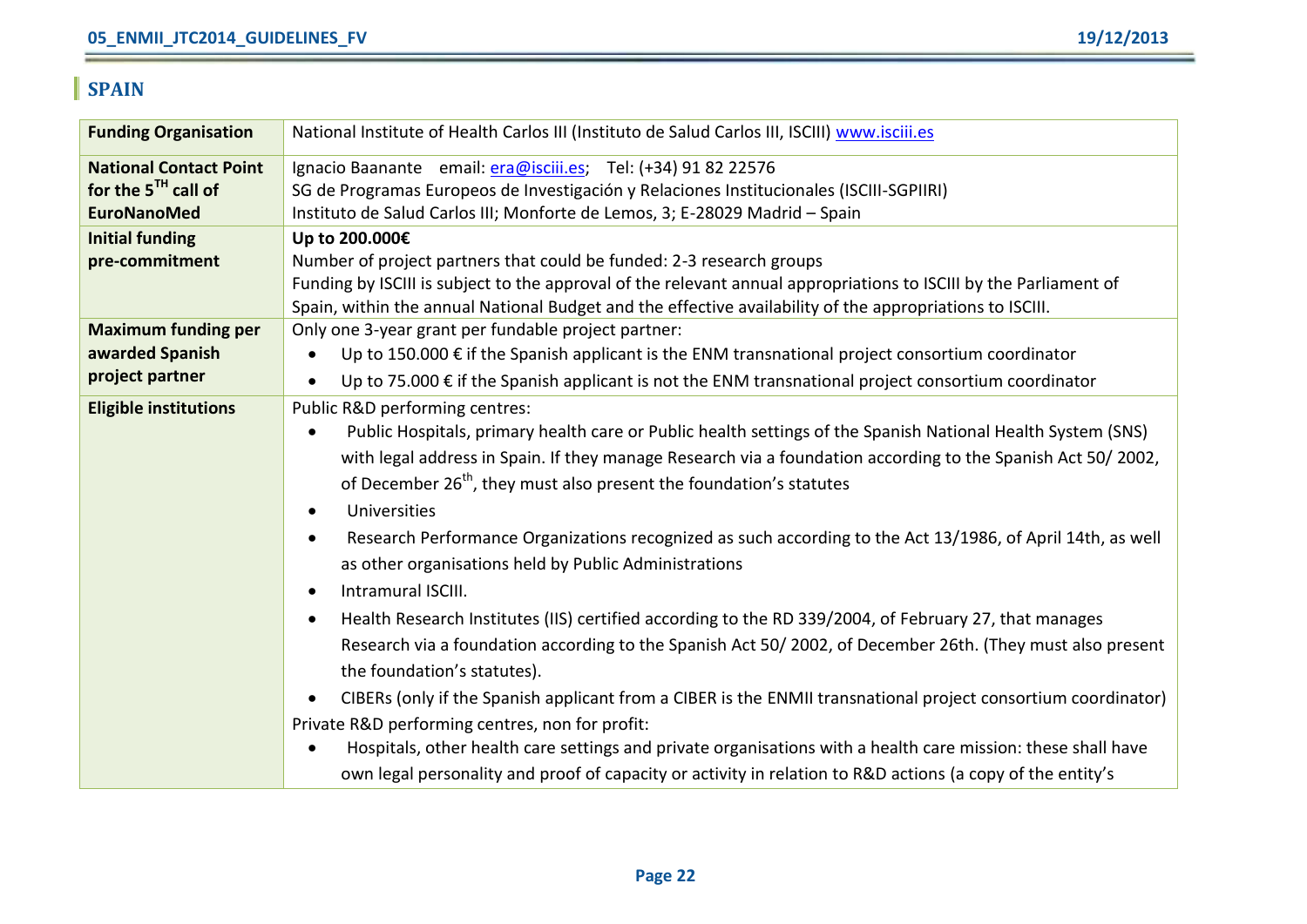|                                           | statute shall be submitted at the time of application. The document shall detail information regarding its                                                                                                                                                                                                                                                                                                                                                                                                                                                                                                                                                                                                                                                                                                                                                              |
|-------------------------------------------|-------------------------------------------------------------------------------------------------------------------------------------------------------------------------------------------------------------------------------------------------------------------------------------------------------------------------------------------------------------------------------------------------------------------------------------------------------------------------------------------------------------------------------------------------------------------------------------------------------------------------------------------------------------------------------------------------------------------------------------------------------------------------------------------------------------------------------------------------------------------------|
|                                           | mission and aims with respect to its R&D capacity and activities, on a non for profit basis)                                                                                                                                                                                                                                                                                                                                                                                                                                                                                                                                                                                                                                                                                                                                                                            |
|                                           | Participation of SME's and other private (Bio) companies at their own cost or as subcontractors is strongly                                                                                                                                                                                                                                                                                                                                                                                                                                                                                                                                                                                                                                                                                                                                                             |
|                                           | encouraged. Spanish applicants should be aware and they are encouraged to foster it                                                                                                                                                                                                                                                                                                                                                                                                                                                                                                                                                                                                                                                                                                                                                                                     |
|                                           | GENERAL REMARK: Proposals with more than one partner (research team) from the same beneficiary institution<br>will be rejected.                                                                                                                                                                                                                                                                                                                                                                                                                                                                                                                                                                                                                                                                                                                                         |
| <b>Additional eligibility</b><br>criteria | Each researcher may only apply in one proposal and cannot be a research team member of any ENM project<br>alive in 2015 (except if the Spanish project partner Applicant Principal PI is a ENM transnational project<br>partner consortium coordinator). Over submission of any Spanish project partner as Applicant within other<br>transnational ENM project consortium may be rejected.<br>Compatibility regarding to alive projects or parallel applications within the R+D+I Plan of Spain, European<br>$\bullet$<br>Union or International frameworks, is subjected to the specification stated in the relevant calls for proposals.<br>Further over submission of any Spanish project partner as Applicant within other transnational project<br>consortium will be rejected after, according to the date and time of reception of the respective application in |
| <b>Eligibility of PI and</b>              | the corresponding Call Secretariat Office<br>The Principal Investigator (PI) must be a senior researcher having a job contract with the Spanish Applicant                                                                                                                                                                                                                                                                                                                                                                                                                                                                                                                                                                                                                                                                                                               |
| team members                              | institution, lasting until the end of the granted project or beyond.                                                                                                                                                                                                                                                                                                                                                                                                                                                                                                                                                                                                                                                                                                                                                                                                    |
|                                           | Each researcher of the core research team (other than the PI) must have a job contract with or a fellowship<br>$\bullet$<br>with the Spanish project partner Applicant institution, lasting until the end of the project or beyond.<br>Private R&D centres must present a proof of the legal link between it as a project consortium Spanish partner<br>and every respective researcher included as research team.                                                                                                                                                                                                                                                                                                                                                                                                                                                      |
|                                           | Excluded personnel as Principal Investigator (PI):                                                                                                                                                                                                                                                                                                                                                                                                                                                                                                                                                                                                                                                                                                                                                                                                                      |
|                                           | Those undergoing a Postgraduate training in Health Specialisation                                                                                                                                                                                                                                                                                                                                                                                                                                                                                                                                                                                                                                                                                                                                                                                                       |
|                                           | Those on research training (e.g. PhD students, or on contracts "Rio Hortega")                                                                                                                                                                                                                                                                                                                                                                                                                                                                                                                                                                                                                                                                                                                                                                                           |
|                                           | Research personnel contracted by a RETICS or a CONSOLIDER                                                                                                                                                                                                                                                                                                                                                                                                                                                                                                                                                                                                                                                                                                                                                                                                               |
|                                           | Those on post-doctoral improving training (e.g. contracts "Sara Borrel" or contracts "Juan de la Cierva")                                                                                                                                                                                                                                                                                                                                                                                                                                                                                                                                                                                                                                                                                                                                                               |
| <b>Eligible costs</b>                     | Only expenses committed and invoices dated and charged within the legal time of validity of the Spanish grant<br>provided by ISCIII                                                                                                                                                                                                                                                                                                                                                                                                                                                                                                                                                                                                                                                                                                                                     |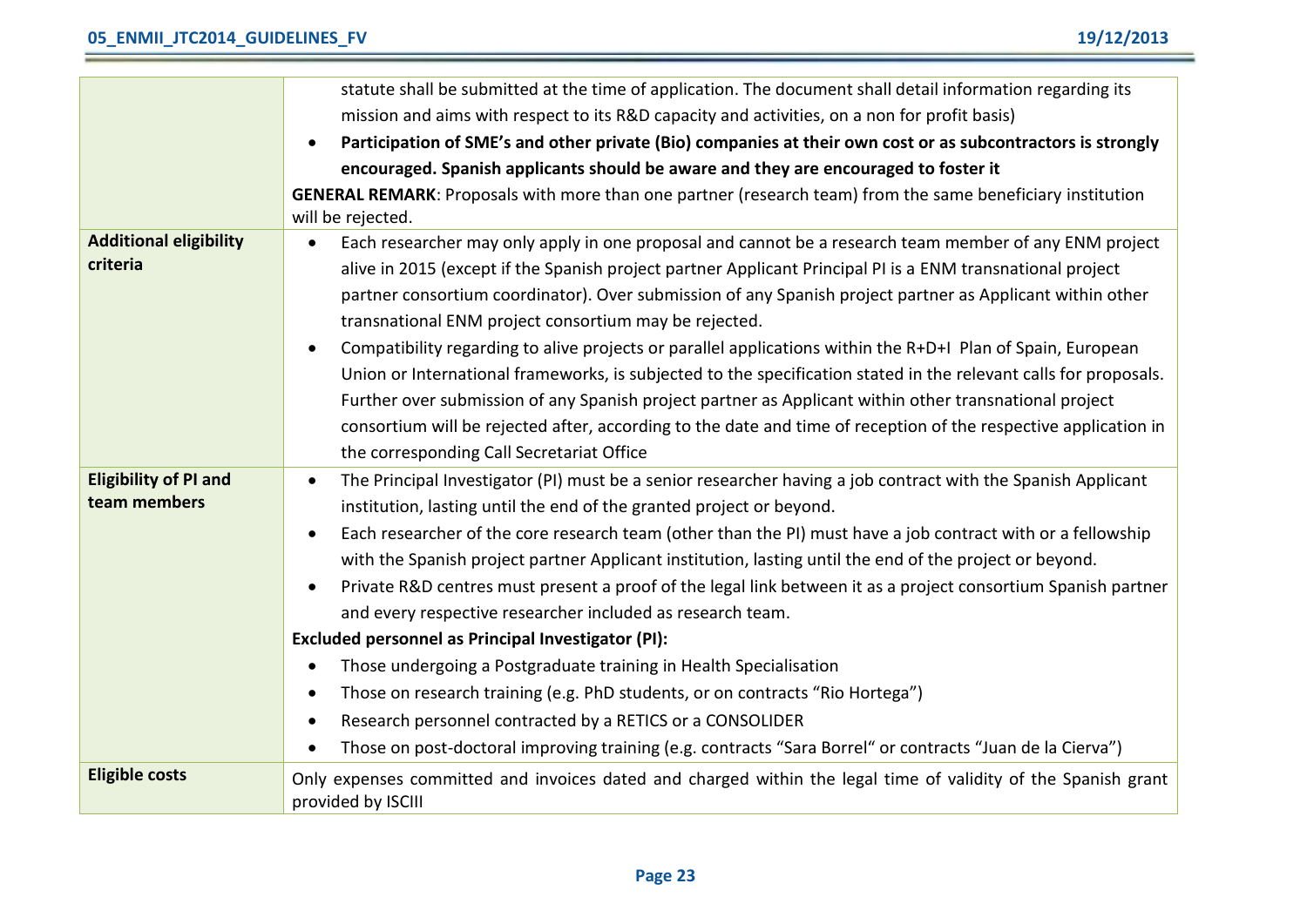|                       | Personnel: Hiring full-time or part-time technical manpower up to three years (other than core research team<br>members):        |
|-----------------------|----------------------------------------------------------------------------------------------------------------------------------|
|                       | Excluded: Students or fellowships are not eligible                                                                               |
|                       | Only in case the Spanish applicant is the project consortium coordinator:                                                        |
|                       | Prefixed bulk cost (salary + taxes + social security, etc.) per annual full-time contract:                                       |
|                       | Technical expert, higher degree: 29,500.00 €.<br>0                                                                               |
|                       | Technical expert, medium degree: 24,500.00 €.<br>0                                                                               |
|                       | Technical expert, FP II:<br>20,500.00 €.<br>0                                                                                    |
|                       | <b>Small Equipment</b> : up to 40,000.00 € (up to 20,000.00 € if the Spanish PI is not the project consortium coordinator)       |
|                       | <b>Consumables</b>                                                                                                               |
|                       | Travel and allowance just for the research team members:                                                                         |
|                       | If the Spanish partner is not the project consortium coordinator: up to 4,500.00 $\epsilon$ (for presenting results<br>$\bullet$ |
|                       | and for field studies and coordination meetings).                                                                                |
|                       | If the Spanish partner Applicant PI is the project consortium coordinator: up to 7,500.00 $\epsilon$ can be                      |
|                       | dedicated to travel and allowance.                                                                                               |
|                       | Commissions (subcontracts up to 50%). Subcontracting with (bio) companies and SMEs is permitted                                  |
|                       | Overheads (ex officio): up to +21% of the Spanish National funds over the approved amount of the grant provided<br>by ISCIII     |
| <b>National phase</b> | After the European's ranking list is endorsed, the ENMII Call Secretariat will inform the consortium coordinator on              |
|                       | the results, and project consortium coordinators shall then inform relevant project partners on the evaluation.                  |
|                       | After that, the Spanish PIs that have been selected for funding will be invited by ISCIII to submit the National phase           |
|                       | proposal                                                                                                                         |
| <b>Mandatory</b>      | Granted projects must state "Award n <sup>ª</sup> XX by ISCIII thorough AES and within EuroNanoMed 2 framework" on any           |
| acknowledgement of    | publication arising from it even after completion of the funded period.                                                          |
| funding               |                                                                                                                                  |